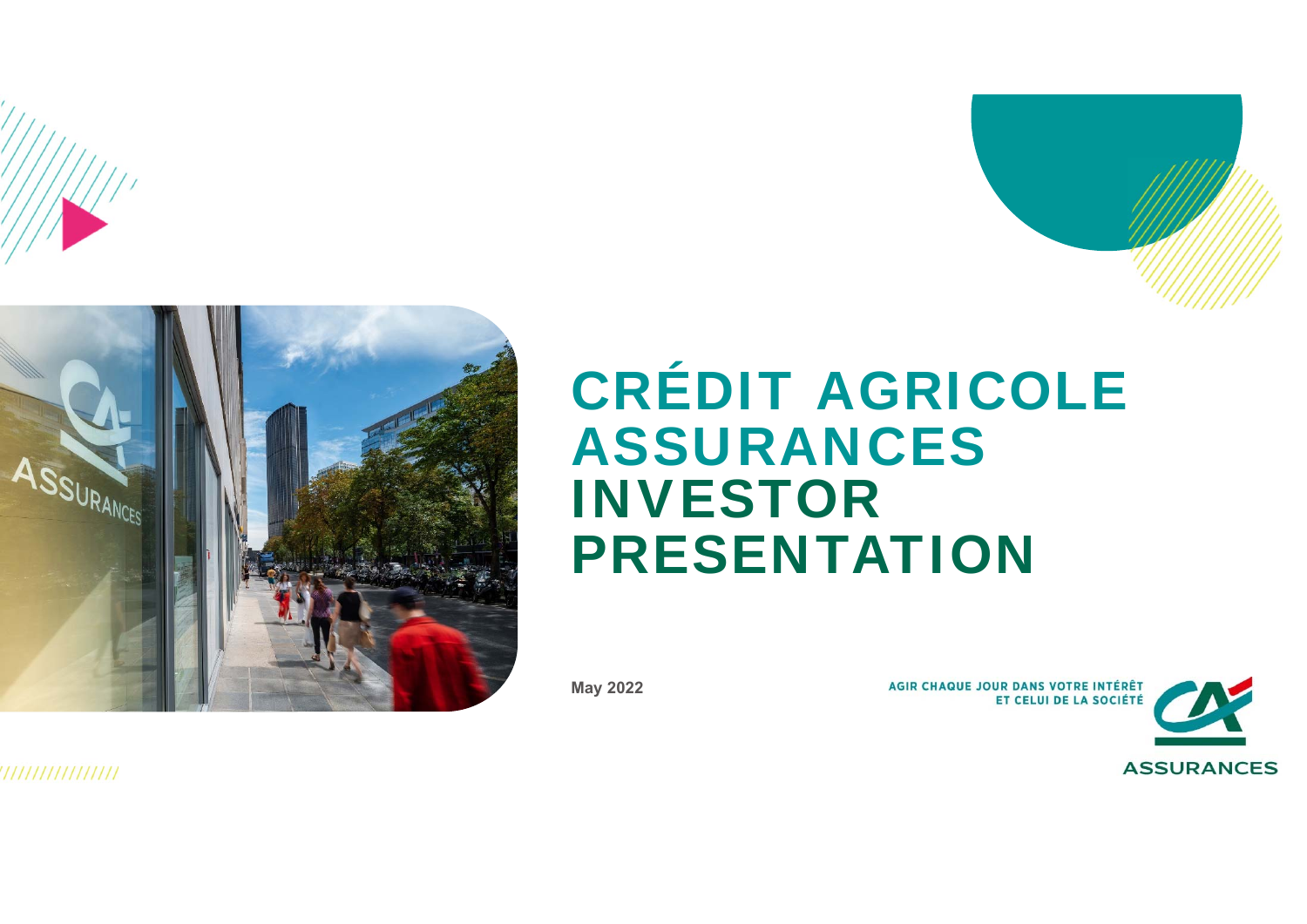## **Disclaimer**

This document has been prepared by Crédit Agricole Assurances S.A. for information purposes only and is available on its website (https://www.ca-assurances.com/Espace-Investisseurs) It is not to be reproduced by any person, nor to be forwarded or distributed to any person unless so authorised by Crédit Agricole Assurances S.A. Failure to comply with this directive may result in <sup>a</sup> violation of the Securities Act of 1933, as amended (the Securities Act), or the applicable laws of other jurisdictions. None of Crédit Agricole Assurances S.A. or its affiliates, advisers, dealers or representatives takes any responsibility for the use of these materials by any person.

No representation or warranty expressed or implied is made as to the entire information within this document being subjected to a full independent review, and no reliance should be placed on, the fairness, accuracy, completeness or correctness of the information or opinions contained herein. None of Credit Agricole Assurance S.A. or its affiliates, advisers, dealers or representatives, or any other person, shall have any liability whatsoever (in negligence or otherwise) for any loss arising from any use of this document or its contents or otherwise arising in connection with this document. This document is for preliminary informational purposes only and is not an offer to sell or the solicitation of an offer to purchase or subscribe for any securities and no part of it shall form the basis of or be relied upon in connection with any contract or commitment whatsoever.

Without limiting the foregoing, this document does not constitute an offer to sell, or a solicitation of offers to purchase or subscribe for, securities in the United States nor in any other jurisdiction. The securities referred to herein have not been, and will not be, registered under the Securities Act and may not be offered or sold within the United States or to, or for the account or benefit of, U.S. persons except pursuant to an exemption from, or in <sup>a</sup> transaction not subject to, the registration requirements of the Securities Act. Crédit Agricole Assurances S.A. does not intend to register any portion of any offering in the United States or to conduct <sup>a</sup> public offering of securities in the United States.

This document is not intended for distribution to, or use by, any person or entity in any jurisdiction or country where such distribution or use would be contrary to law or regulation.

#### Forward-Looking Statements

This communication contains forward-looking information and prospective statements about Crédit Agricole Assurances S.A. that are not historical facts. These statements may include financial projections and estimates and their underlying assumptions, statements regarding plans, objectives and expectations with respect to future operations, products and services, and statements regarding future performance and has been developed from scenarios based on a number of economic assumptions in the context of a given competitive and regulatory environment (including but not limited to applicable accounting principles and methods and the applicable prudential regulations). Such statements do not represent profit forecasts and estimates within the meaning of the COMMISSION DELEGATED REGULATION (EU) 2019/980 of 14 March 2019. Forward-looking statements may be identified by the words "believe," "expect," "anticipate," "target" or similar expressions. Although Crédit Agricole Assurances S.A.'s management believes that the expectations reflected in such forward-looking statements are reasonable, investors are cautioned that forward-looking information and statements are subject to various risks and uncertainties, many of which are difficult to predict and generally beyond the control of Crédit Agricole Assurances S.A., that could cause actual results and developments to differ materially from those expressed in, or implied or projected by, the forward-looking information and statements. These risks and uncertainties include, but are not limited to, those discussed or identified in the section entitled "risk factors" in the preliminary prospectus relating to the proposed offering of securities described herein. Crédit Agricole Assurances S.A. undertakes no obligation to publicly update its forward-looking statements, whether as a result of new information, future events, or otherwise. 2

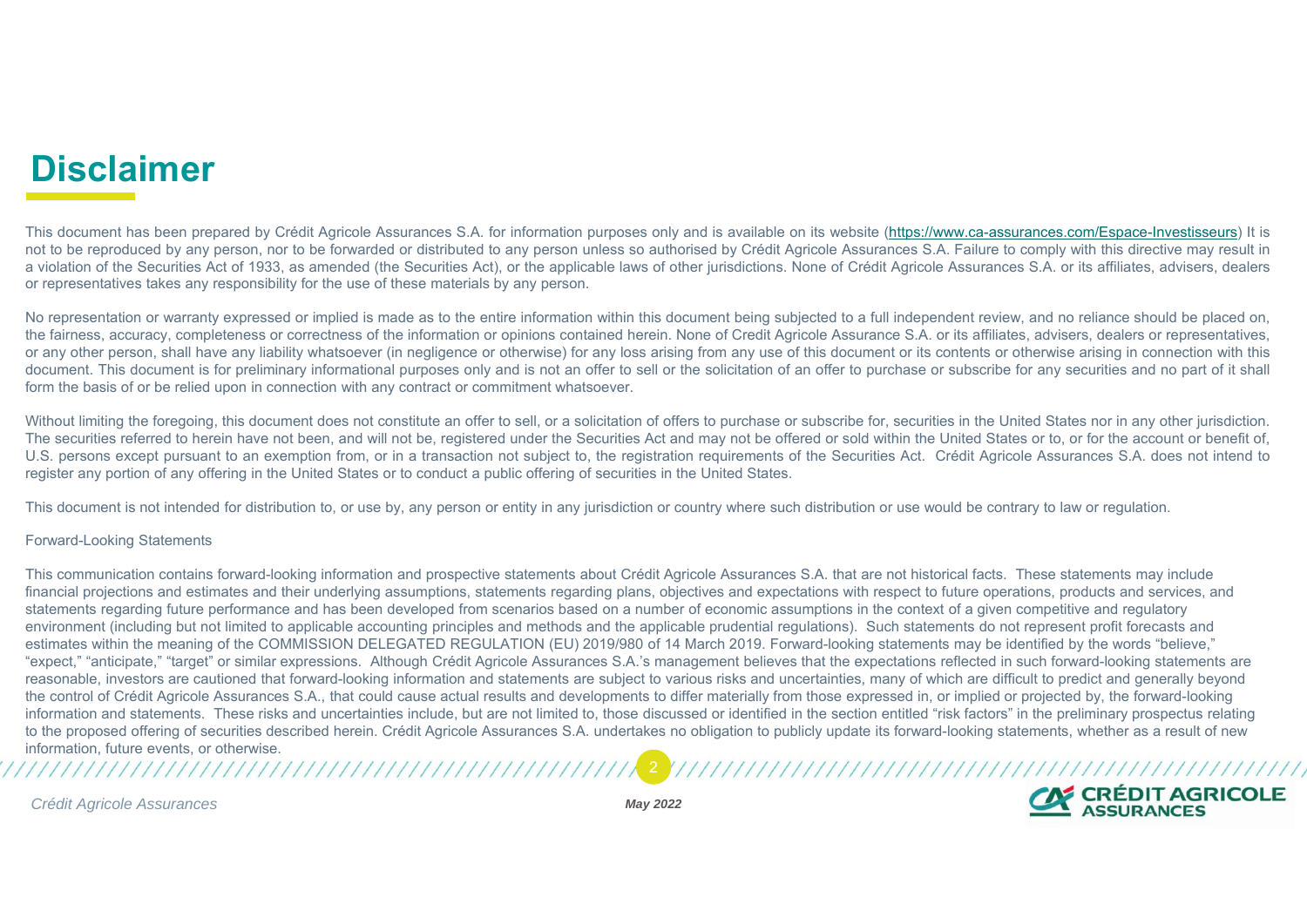| <b>SUMMARY</b> |                                          |       |  |
|----------------|------------------------------------------|-------|--|
|                |                                          |       |  |
| 01             | <b>Company overview</b>                  | p. 4  |  |
| 02             | A robust business model                  | p. 11 |  |
| 03             | Medium Term Plan 2022                    | p. 15 |  |
| 04             | <b>Solvency &amp; Capital Management</b> | p. 19 |  |
| 05             | <b>Disciplined Risk Management</b>       | p. 23 |  |
| 06             | <b>Appendices</b>                        | p. 29 |  |
| 07             | <b>CAA Contact List</b>                  | p. 33 |  |

*Crédit Agricole Assurances*

*May 2022*

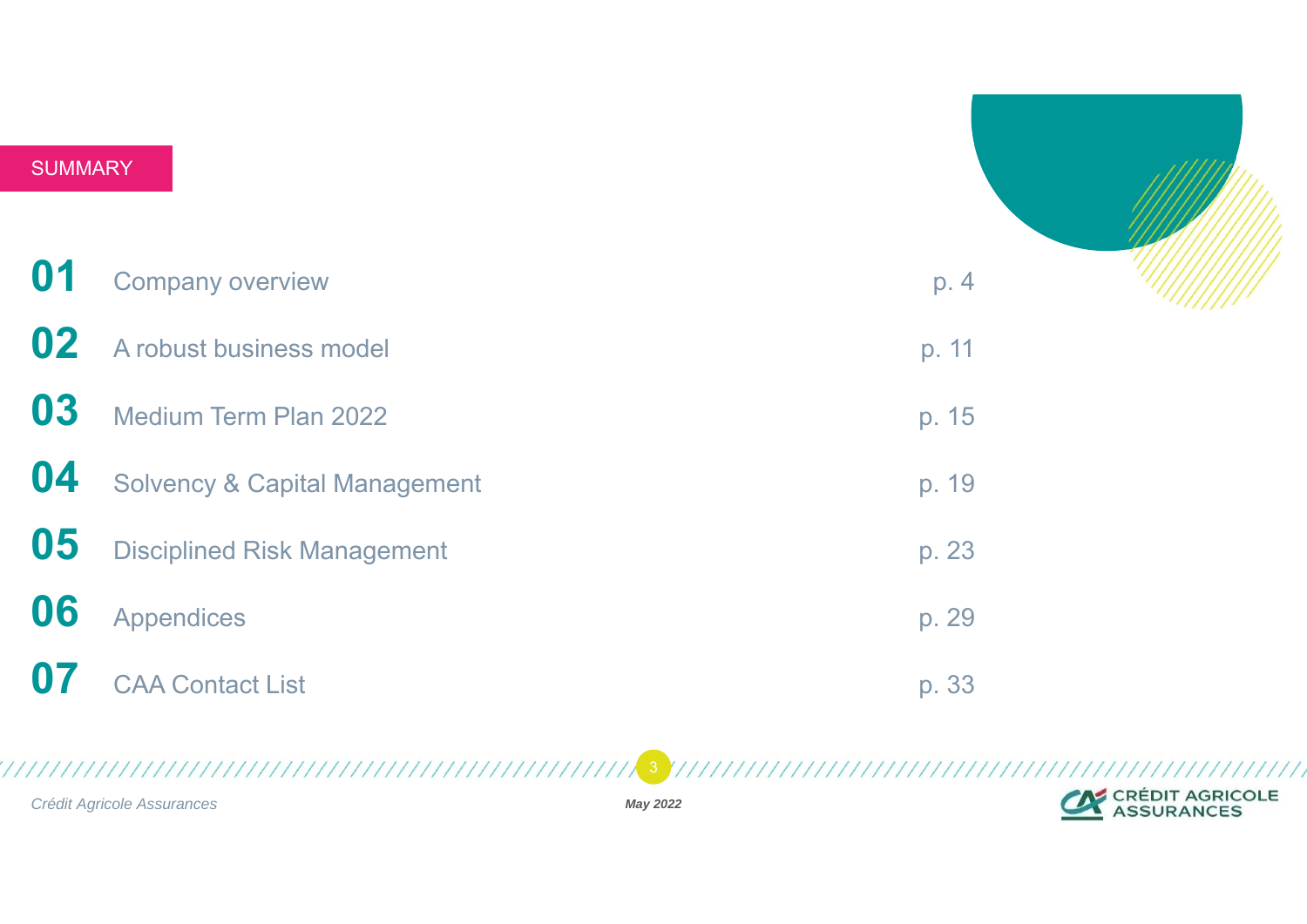

# **CHAPTER** COMPANY **OVERVIEW**

*Crédit Agricole Assurances May 2022*

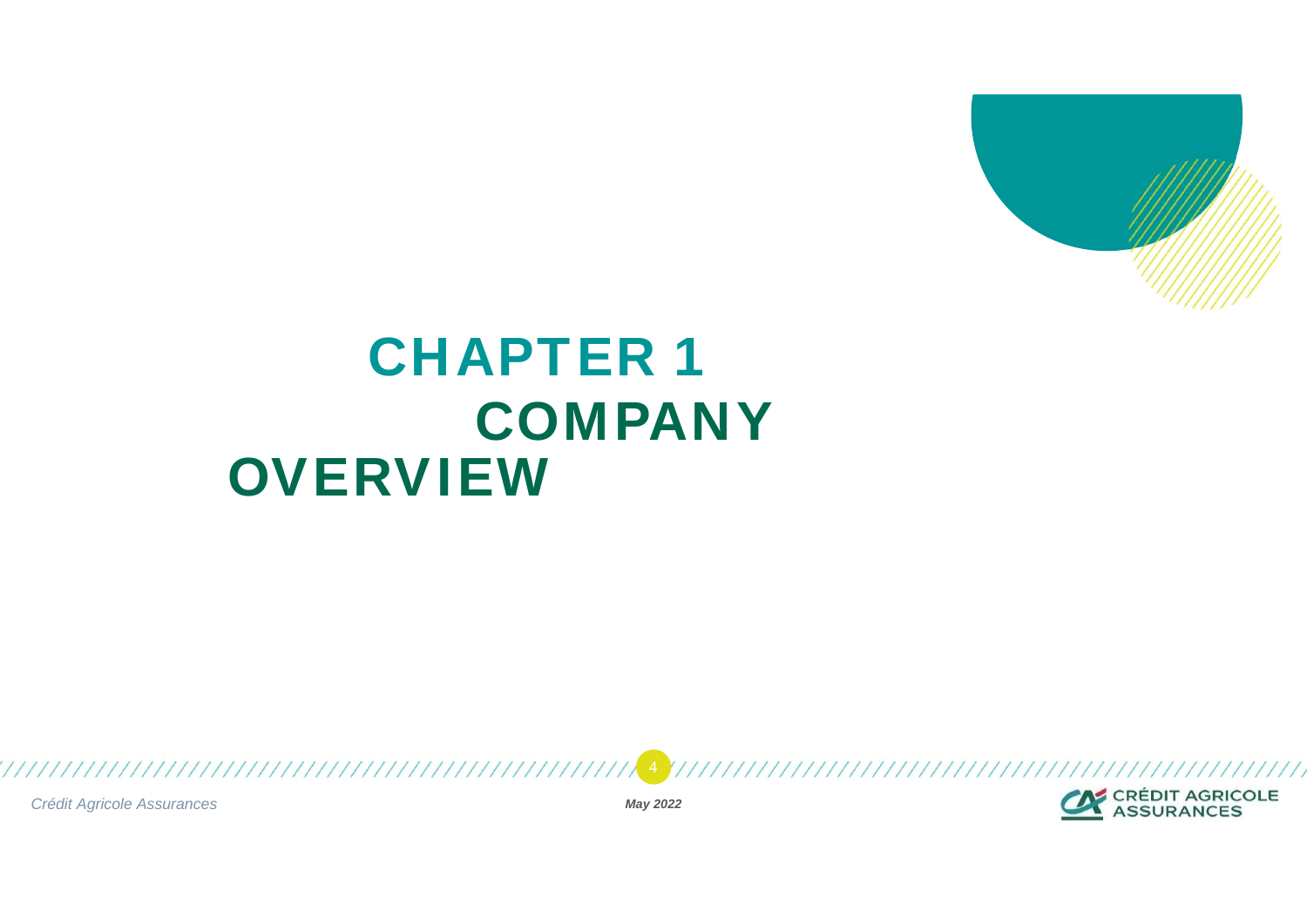## **Crédit Agricole Assurances (CAA): key figures**

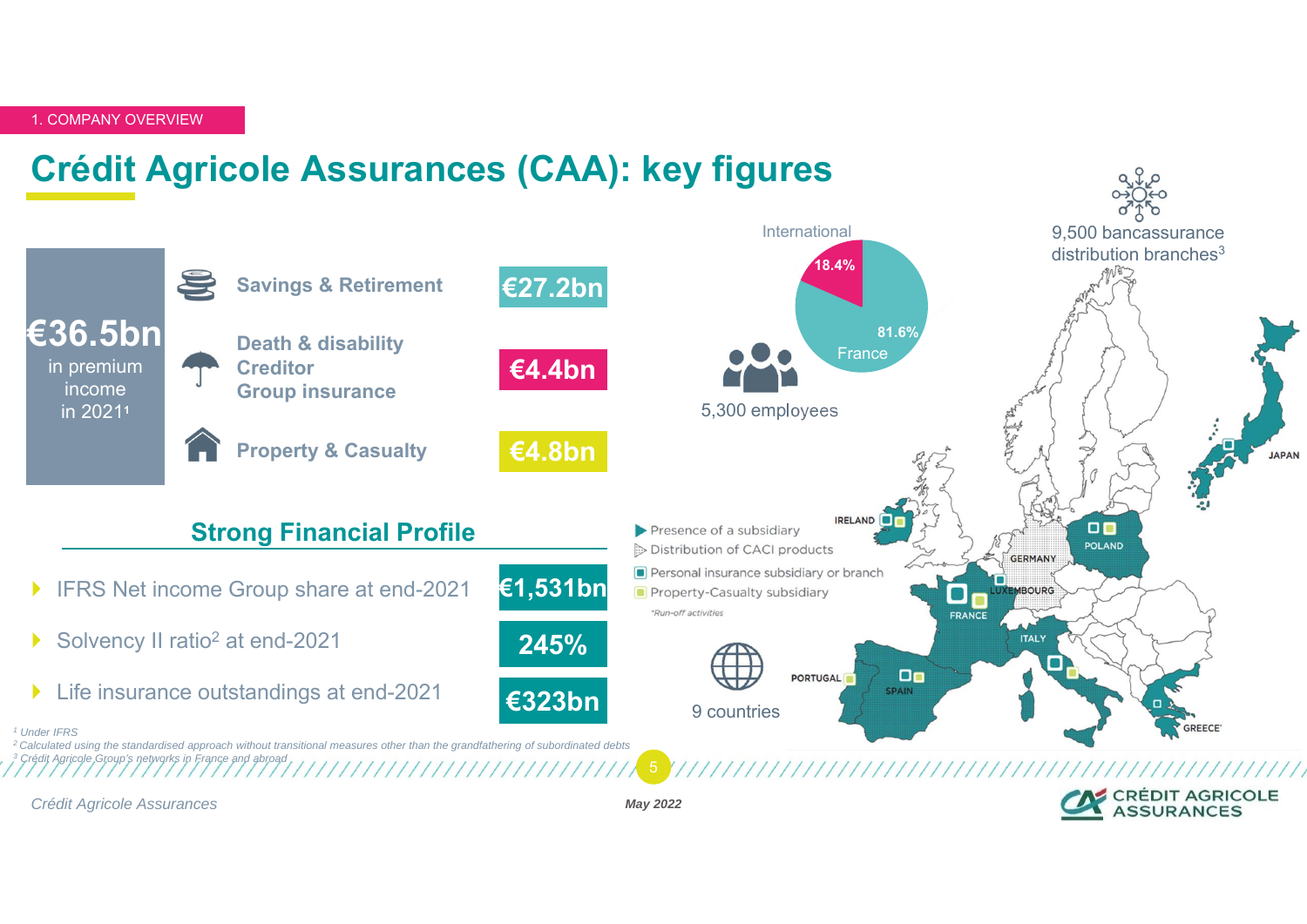### **Crédit Agricole Assurances: #1 insurer in France**

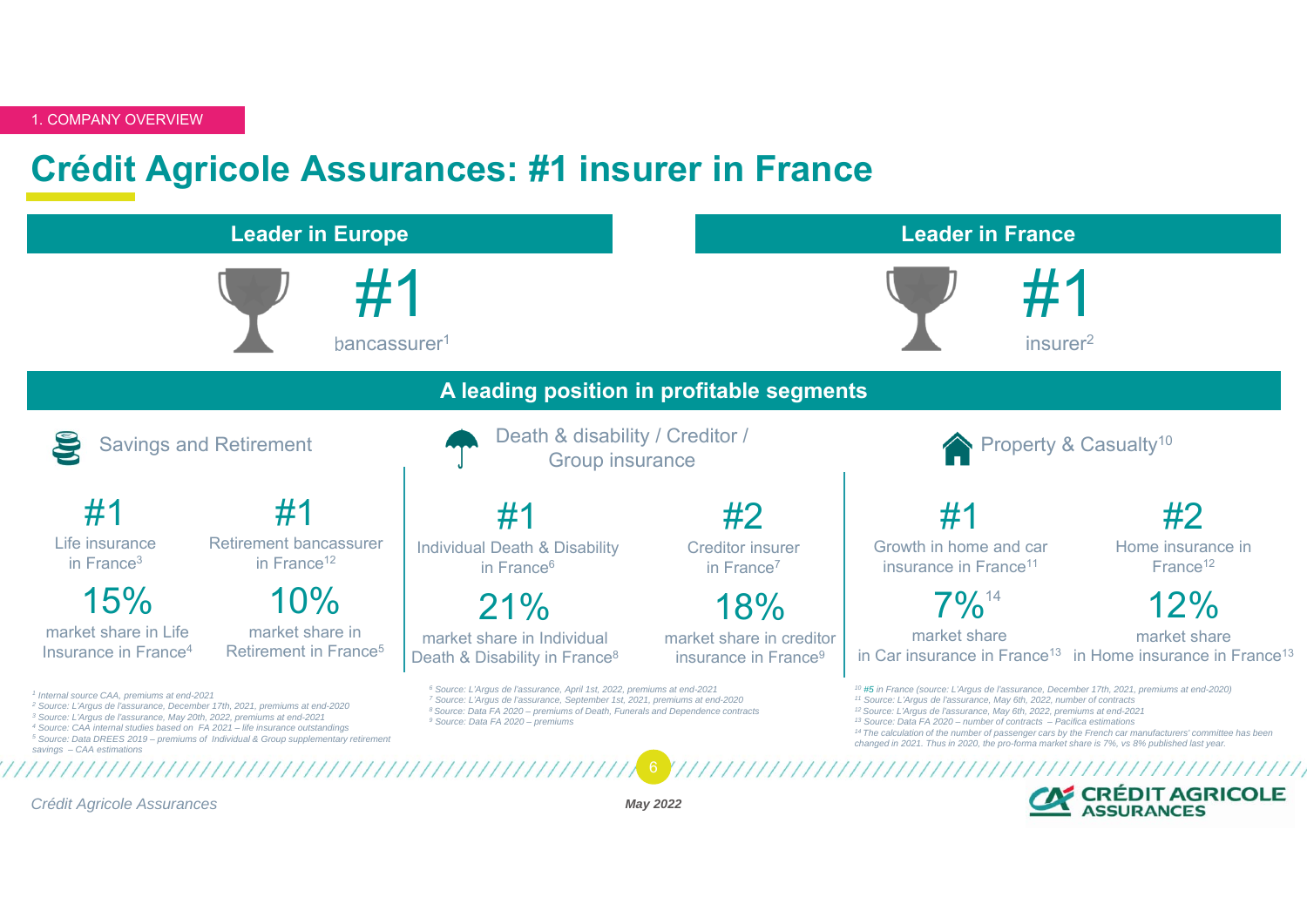#### **In 35 years, CAA has built from scratch a complete, diversified and international bancassurer Group, fully integrated into the banking system**

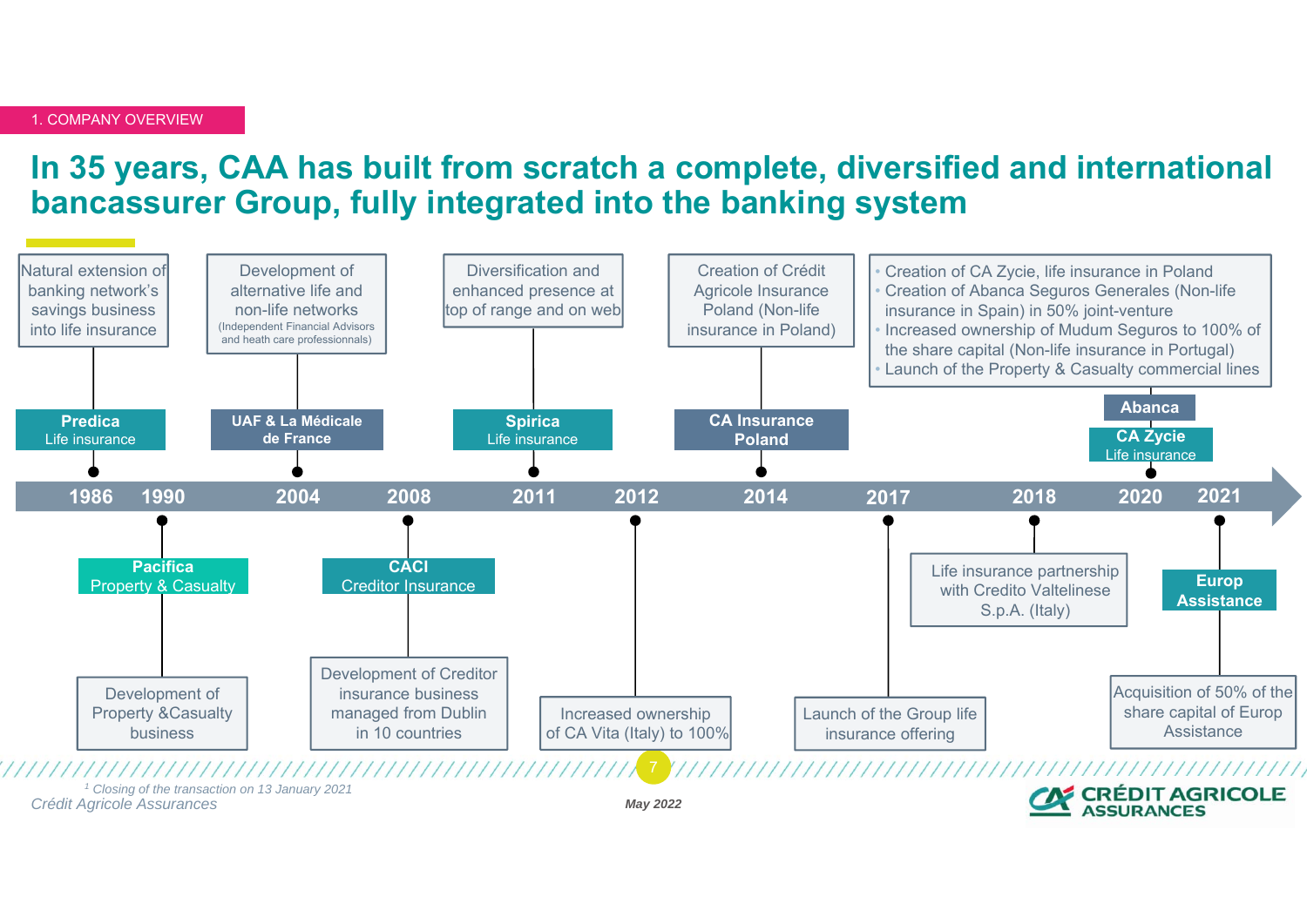#### **Crédit Agricole Group: a customer-focused universal banking model**



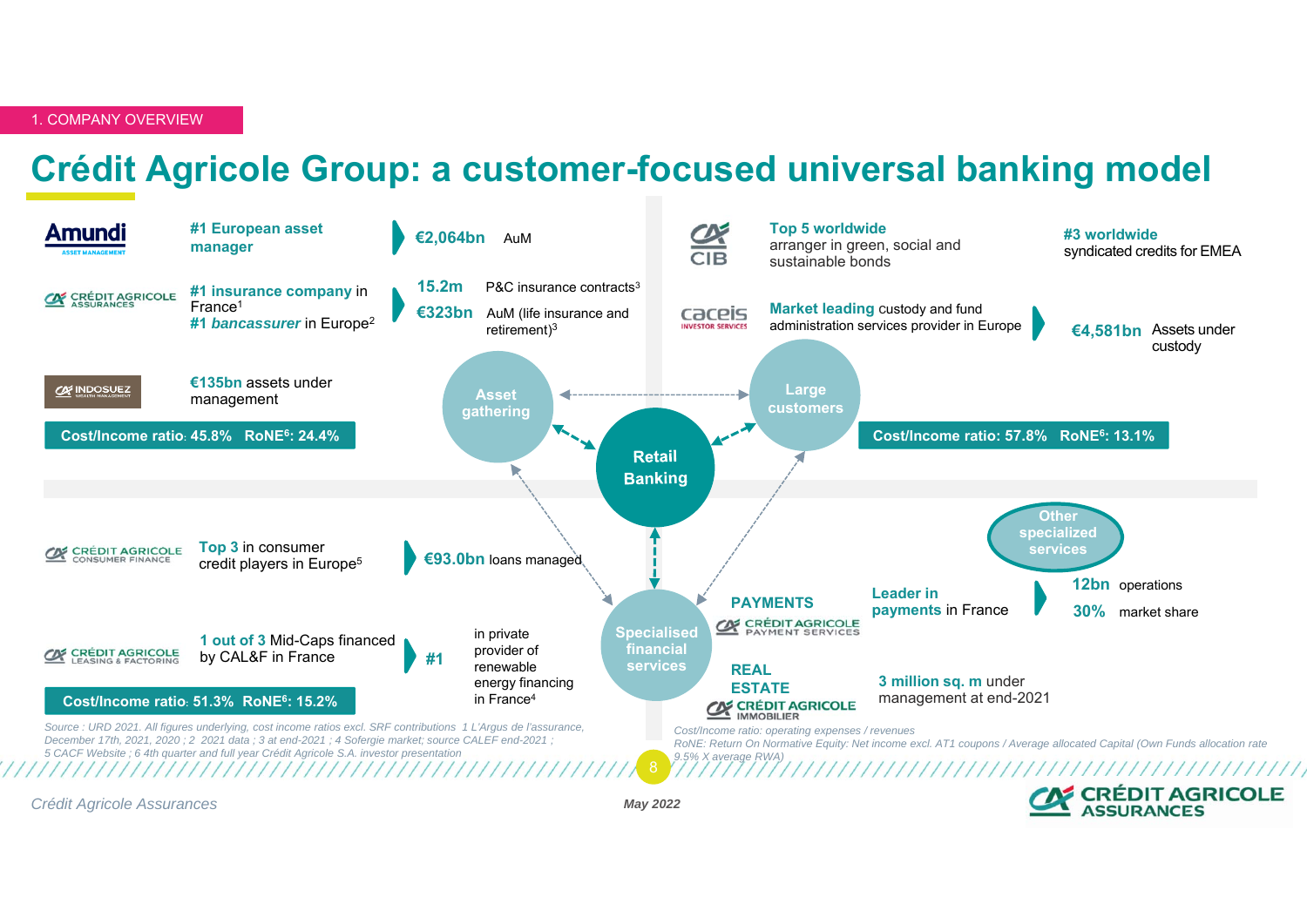#### **CAA: an integrated bancassurance model in France and abroad**

**85%**<sup>1</sup> **Bancassurance model:** distribution of personal insurance, property & casualty and creditors insurance in CA's banking networks



**7%**<sup>1</sup> **Group partnerships:** internal financial partners together with complementary channels (internet, independent wealth management advisors, network dedicated to health professionals)



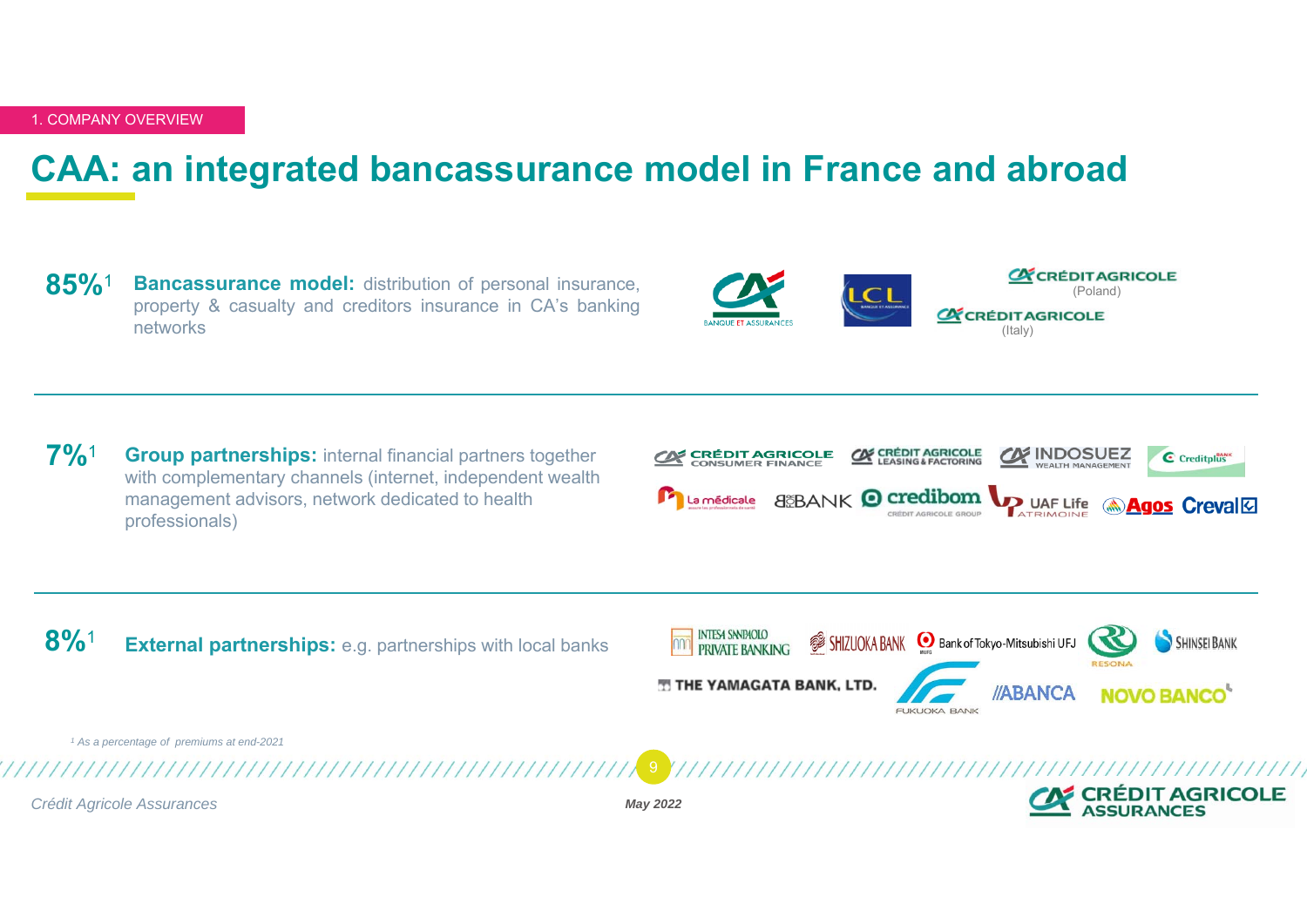## **CAA: various business models to support the Group international strategy**

| <b>Country</b> |                 | <b>Distributors</b>                                                                                                             | <b>Distribution model</b>                                                                                                                                                          |                                                                       |
|----------------|-----------------|---------------------------------------------------------------------------------------------------------------------------------|------------------------------------------------------------------------------------------------------------------------------------------------------------------------------------|-----------------------------------------------------------------------|
|                |                 | <b>Group</b>                                                                                                                    | <b>Non-Group</b>                                                                                                                                                                   |                                                                       |
|                | <b>Italy</b>    | <b>GRUPPO BANCARIO</b><br><b>WE CRÉDIT AGRICOLE</b><br>Credito<br>Valtellinese<br>FCABANK AGOS                                  | <b>INTESA SANPAOLO</b><br>nnr<br>MEDIOBANCA<br><b>PRIVATE BANKING</b>                                                                                                              | <b>Customer Focused Universal</b><br><b>Banking Model</b>             |
|                | <b>Poland</b>   | <b>CE CRÉDITAGRICOLE</b><br><b>COM</b> EFL<br>GRUPA CRÉDIT AGRICOLE<br>(Poland)                                                 |                                                                                                                                                                                    | <b>Customer Focused Universal</b><br><b>Banking Model</b>             |
|                | Luxembourg      | LCL.<br>$\underbrace{\text{C}}{\mathbf{W}}\underbrace{\text{INDOSUEZ}}_{\text{WEALTH MANAGEMENT}}$<br><b>CA CRÉDIT AGRICOLE</b> | $\mathcal{L}$ First<br>J.P.Morgan<br><b>SS UBS</b><br>and $~20$ other<br><b>BARCLAYS</b><br>partners                                                                               | European<br><b>Private Banking Hub</b>                                |
|                | Japan           |                                                                                                                                 | <b>STAR</b><br>$\bigcircled{\mathbb{R}}$<br>SHIZUOKA BANK<br>SHINSEI BANK<br>中空スター銀行<br><b>O</b> MUFG<br>and $~50$ other<br>SuMi TRUST<br>partners<br>Bank of Tokyo-Mitsubishi UFJ | Open architecture model in<br>synergy with Amundi and<br><b>CACIB</b> |
| 传              | <b>Portugal</b> | <b>Q credibom (CACF)</b><br>CREDIT AGRICOLE GROUP                                                                               | <b>NOVO BANCO</b>                                                                                                                                                                  | <b>Bancassurance Model</b>                                            |
|                | <b>Spain</b>    | FCABANK                                                                                                                         | //ABANCA                                                                                                                                                                           | Freedom to provide services<br>Joint Venture with Abanca              |
|                | <b>Germany</b>  | FCABANK<br><b>Credit<sup>P</sup>lus</b>                                                                                         | --                                                                                                                                                                                 | Freedom to provide services                                           |

*Crédit Agricole Assurances May 2022*

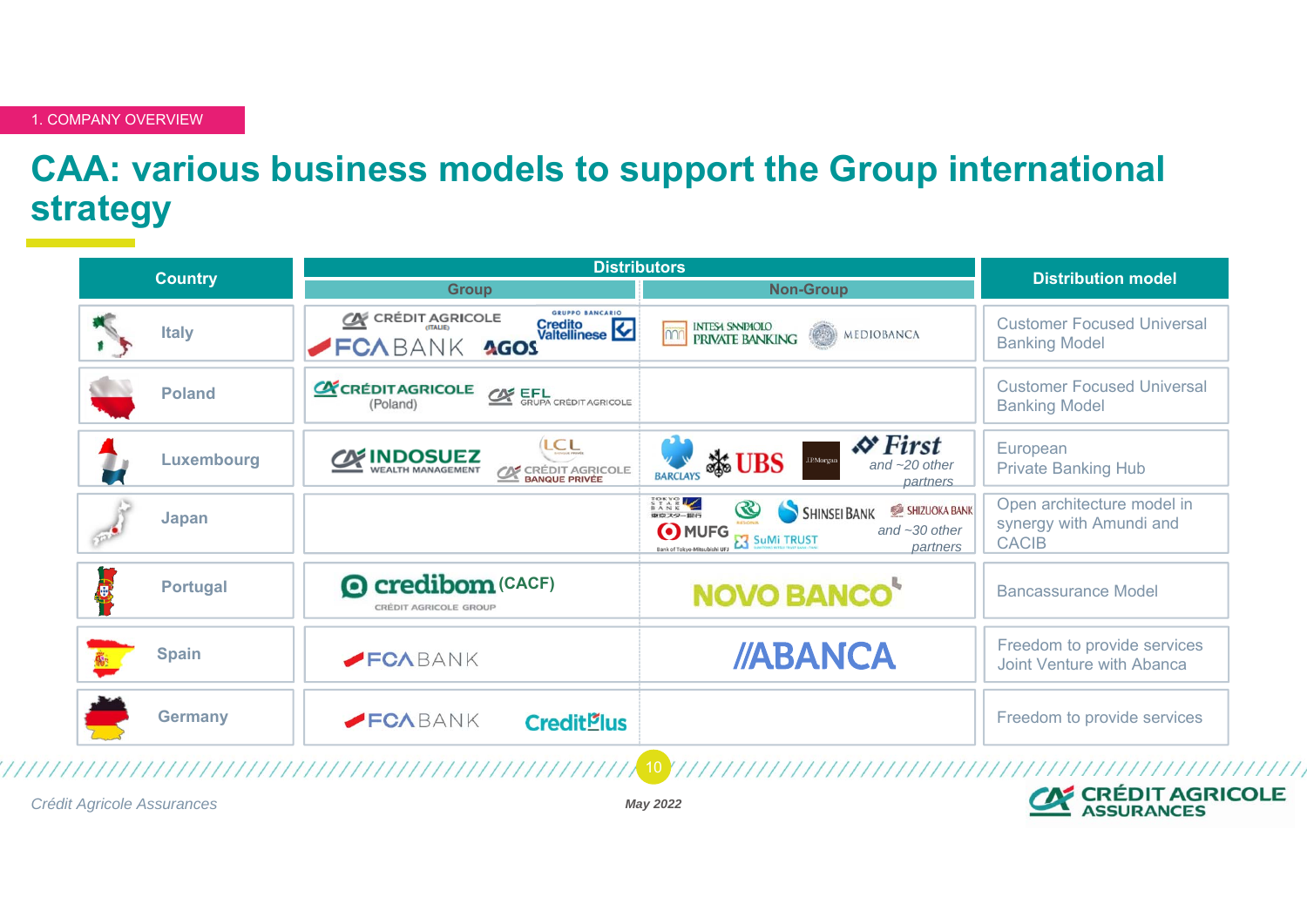

# **CHAPTER 2** A ROBUST BUSINESS MODEL

*Crédit Agricole Assurances May 2022*

11



,,,,,,,,,,,,,,,,,,,,,,,,,,,,,,,,,,,,,,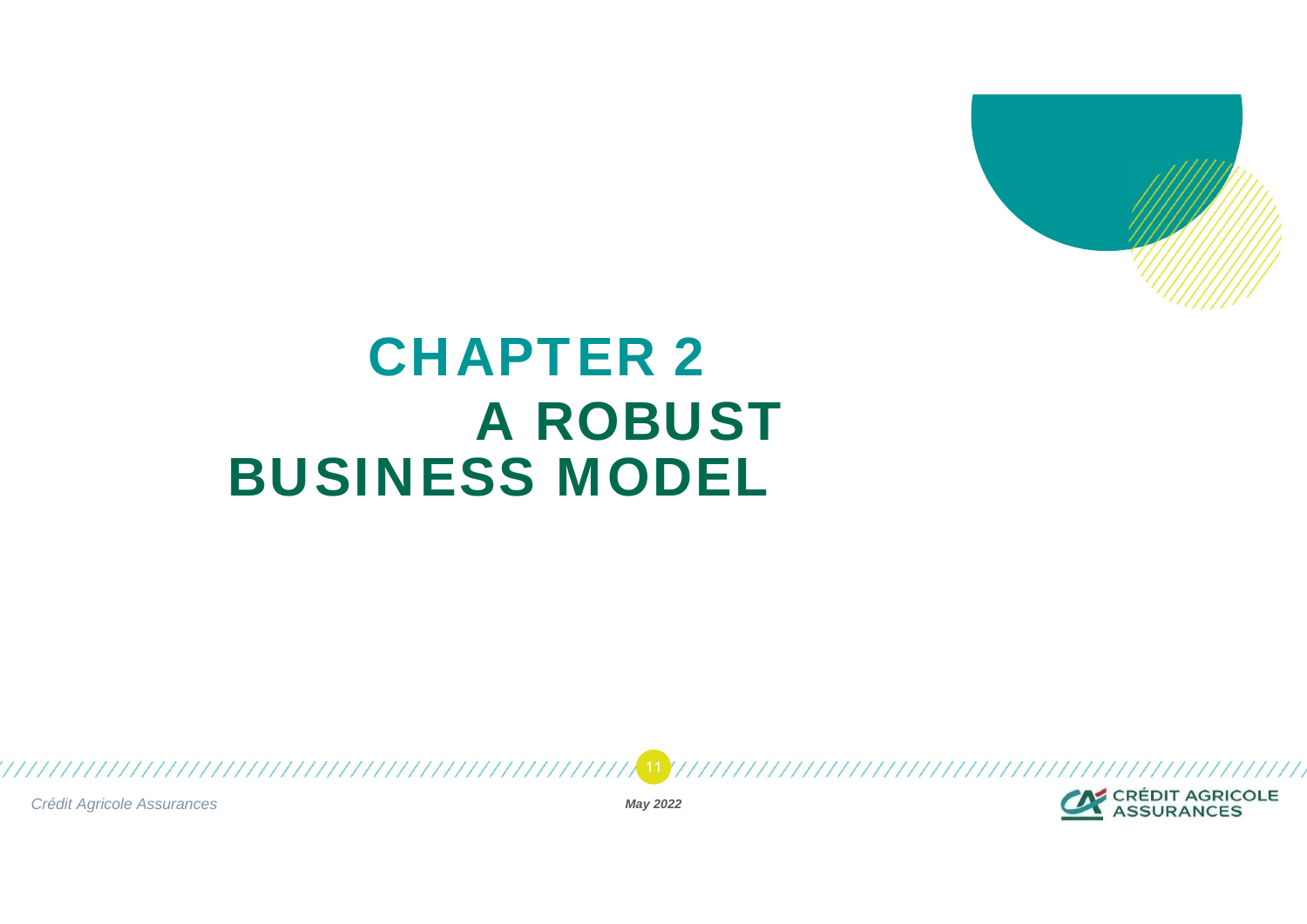#### **The Bancassurance model**

Efficient model, consistent and complementary to banking solutions

|                                                                                        | <b>Key Success Factors</b>                                                                                        |                                                                                                |  |
|----------------------------------------------------------------------------------------|-------------------------------------------------------------------------------------------------------------------|------------------------------------------------------------------------------------------------|--|
| <b>Brand strength</b><br>Distribution and sales power<br>Combined knowledge of banking | Best in class multichannel offers<br>An industrial production capacity<br>Strong integration & standardisation of |                                                                                                |  |
| & insurance markets<br>Multiple contacts and backings' occasions                       | processes                                                                                                         | Full range of all savings and insurance<br>products supporting global customer<br>relationship |  |
| Enhancement of the customer-focused universal banking model                            |                                                                                                                   | generating value for customers                                                                 |  |
| Additional source of sustainable revenue                                               |                                                                                                                   | <b>LIFE INSURANCE</b>                                                                          |  |
| Enriches the customer relationship and brand image                                     |                                                                                                                   | Satisfaction rate <sup>1</sup> (2021)<br>90%                                                   |  |

- × Protection solutions for retail banking customers
- × Empowers the role of banking advisor
- × Simple, transparent and competitive product range

 $^1$  Based on 3,621 customers that responded to a satisfaction survey on Predica's main services<br> $^2$  Based on 4,500 individual Positica sustances surveyed after a car hame insurance claim  $^2$  Based on 4,500 individual Pacifica customers surveyed after a car home insurance claim 3 Out of 4,500 Pacifica individual customers making a property & casualty claim between 1 Oct. 2020 & 30 Sept. 2021

*Crédit Agricole Assurances May 2022*

12



**93%**

**44**

**NON-LIFE INSURANCE**

///////////////

Satisfaction rate<sup>2</sup> (2021)

Net promoter score<sup>3</sup> (2021)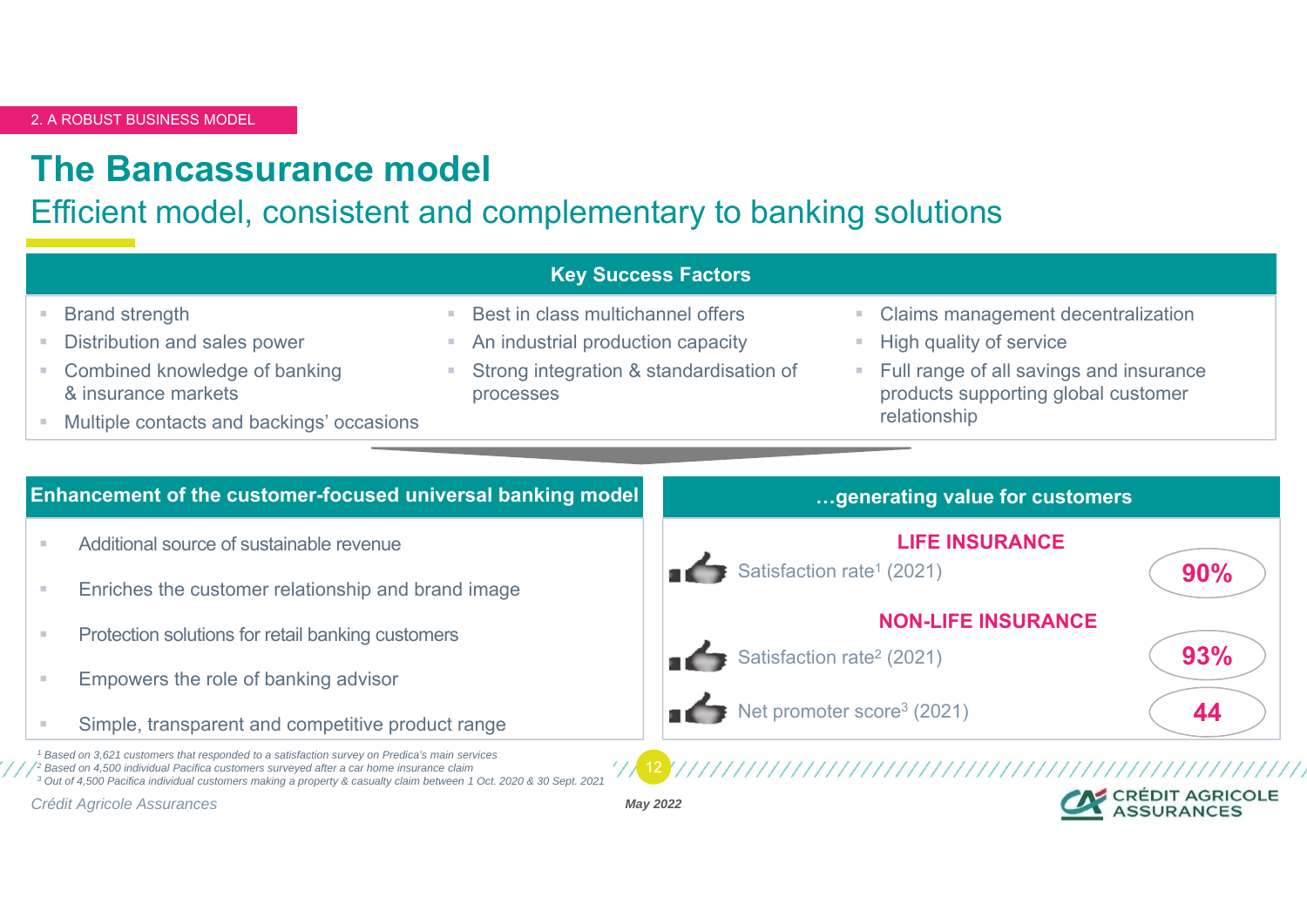## **Strong and recurring profitability with efficient value creatio n**



#### **CAA Income Group share (€m)**

Net Income Group Share restated

1 The contribution to the net income group share of Crédit Agricole S.A. amounted to €1,056 million. The difference with Crédit Agricole Assurances' net income group share is mainly due to analytical restatements affectin analytical expenses of Crédit Agricole S.A. (mainy the cost of the Switch quarantee of around €140 million) and ii) subordinated (RT1) debt coupons for €76 million.

<sup>2</sup> The restatement consisted in contribution to the State solidarity fund for €38m, voluntary support scheme on business interruption for €92m, exceptionnal Covid-19 contributions for €24m and a one-off cash payment for

<sup>3</sup> Crédit Agricole Assurances paid Crédit Agricole S.A. a cash balance of €56 million due to the early repayment of redeemable subordinated notes in the amount of €1 billion in total. These redemptions followed a new €1 *bonds in October 2021*

4 (Claims + operating expenses + commissions) / earned premiums, net of reinsurance; Pacifica scope

13<sup>5</sup> Group contribution to Crédit Agricole S.A.'s operating expenses (including an analytical allocation of charges by Crédit Agricole S.A.) / Group contribution to Crédit Agricole S.A.'s revenues (including an analytical t

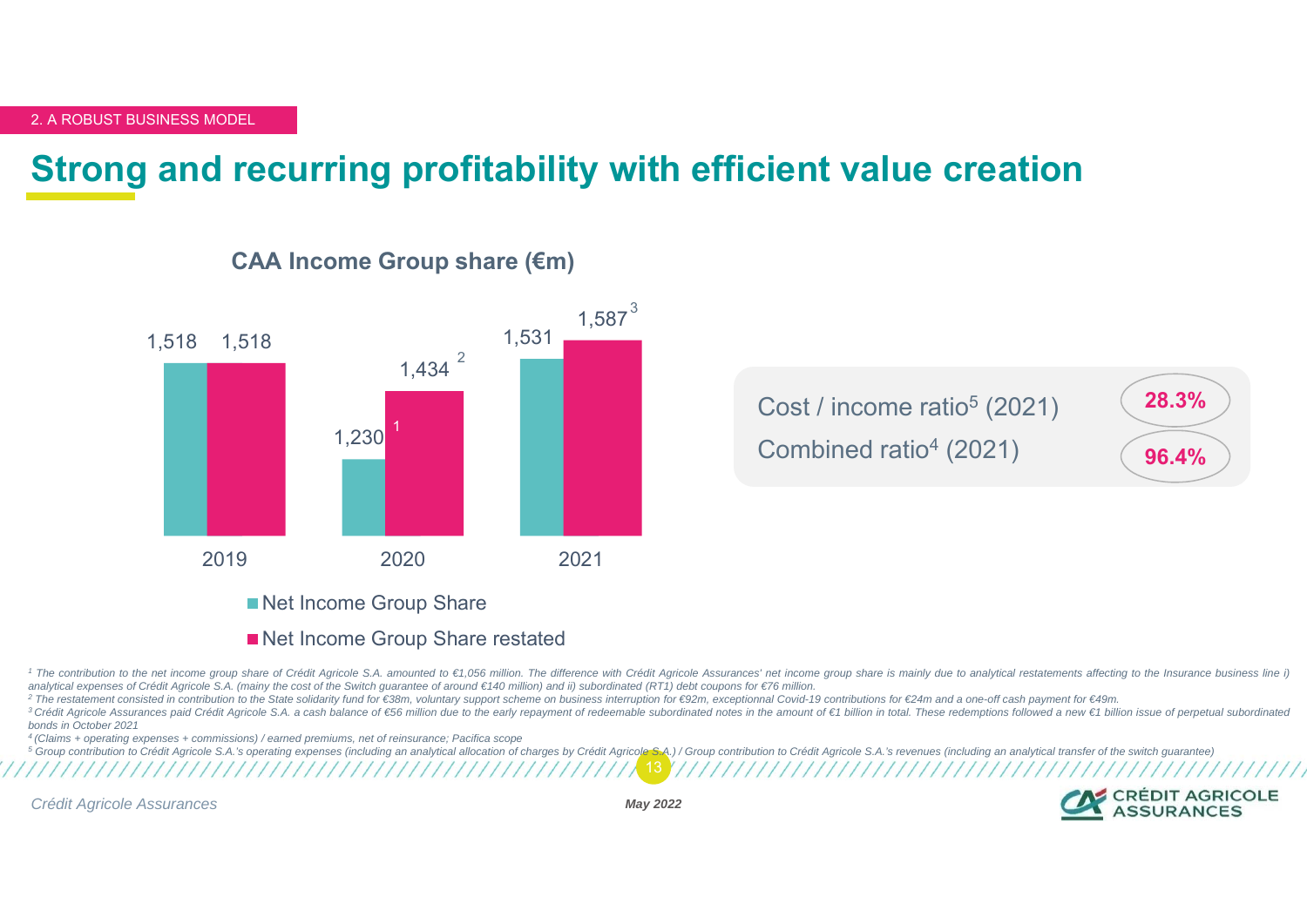### **Diversified business mix and strong activity in all strategic business lines**

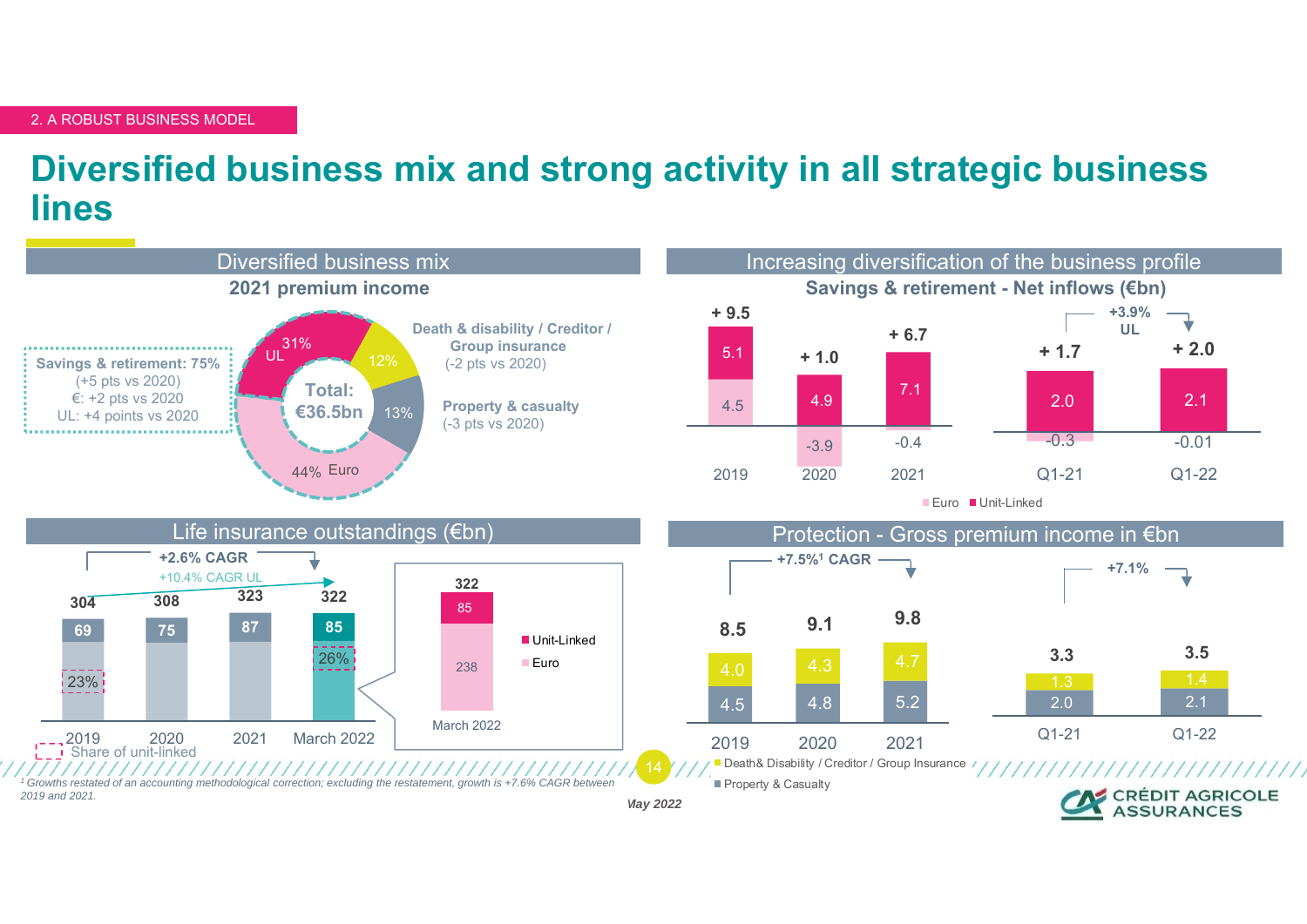

## **CHAPTER 3** MEDIUM TERM PLAN 2022

*Crédit Agricole Assurances May 2022*

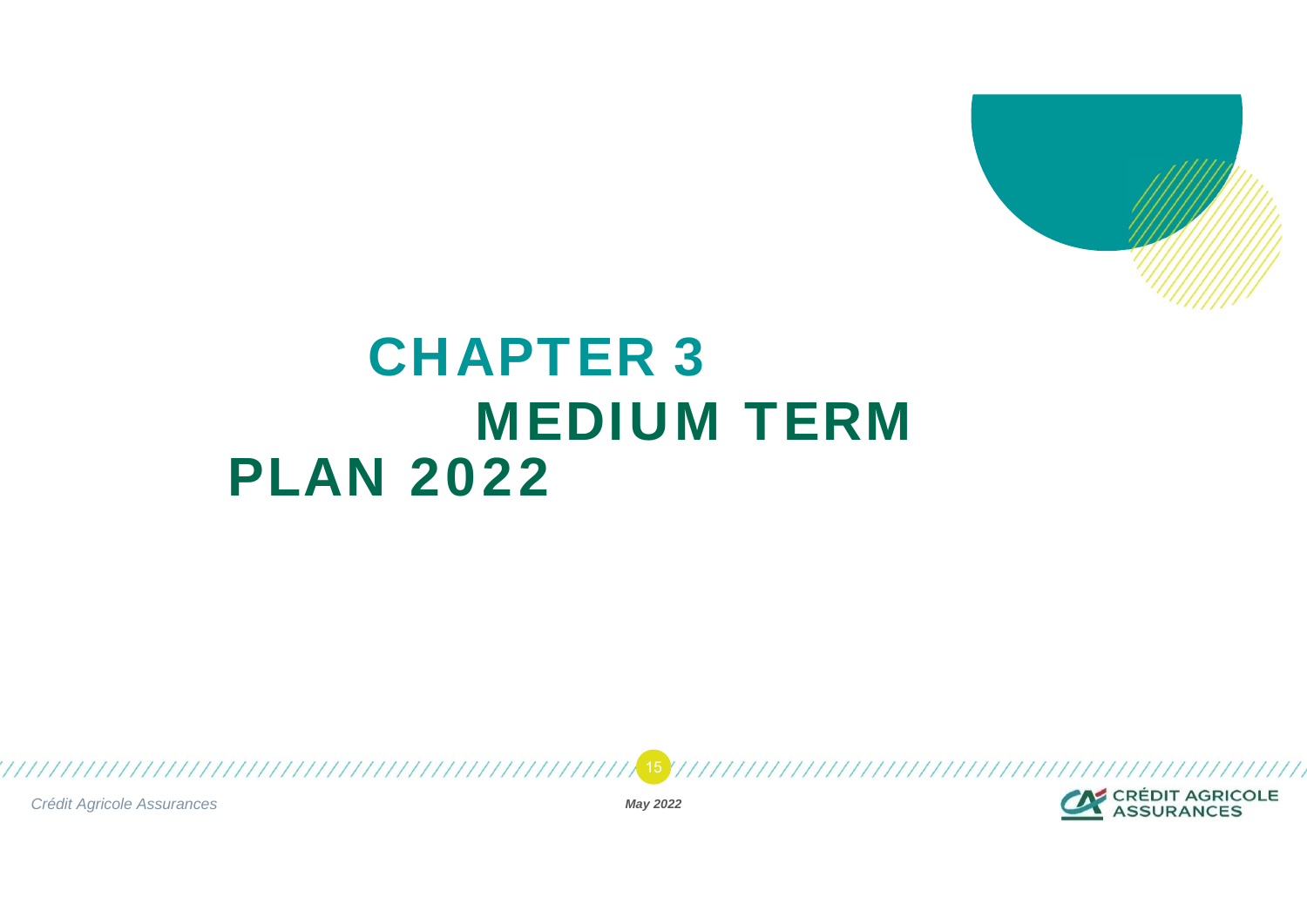### **Strengthen the Group's leadership on core businesses**

#### **LIFE INSURANCE**

Savings: offer relevant savings products in a low interest rate environment as part of a global advisory approach

- Þ Support the customers in the diversification of their assets, with a loyal advisory approach…
- ▶ … while preserving profitability for CAA Group

Retirement: strengthen positions in Individual and Group Retirement Solutions

- Þ Take full advantage of the "loi PACTE" to increase the market share in France
- Þ Strengthen synergies with AMUNDI for Group Retirement Plans

Death & Disability – Creditor & Group insurance<sup>2</sup>: adapt the offers and aim for a strong growth

- Þ Offer more flexible Creditor Insurance solutions to preserve our leadership
- Þ Boost growth on individual D&D insurance: improve product range and increase customer equipment

Continue to grow on Group Health Insurance and Group D&D Insurance

#### **P&C INSURANCE**

Þ Increase Regional banks' and LCL's customer equipment on all segments

- Þ Offer new solutions to farmers to preserve their farms and crops
- Þ Reinforce the « Prevention – Insurance – Protection » approach with a prevention plan for all Regional banks and for all targets<sup>4</sup>

Reference: 2018 figures. <sup>1</sup> Individual & Group retirement <sup>2</sup> Group Health Insurance and Group D&D insurance (retirement excluded) <sup>3</sup> Predica, term life insurance *4 Young adults, families, seniors, farmers and employees*

#### premium income in D&D, **+35%**Creditor & Group insurance2 (€5bn by 2022)  $+2$ pp customers equipped $3$ (equipment rate, Regional banks) **+31%**premium income in P&C<br>Insurance (€5.5bn by 2022) >+5pp customers equipped with at least one P&C insurance contract (equipment rate, **CRÉDIT AGRICOLE**

market share for new retirement

+5pp share of unit-linked contracts in AuM by 2022 (26%

**15%** market share for new retirer

by end-2022)

**+13%** AuM (€322bn by 2022)

**2022 targets**

*Crédit Agricole Assurances May 2022*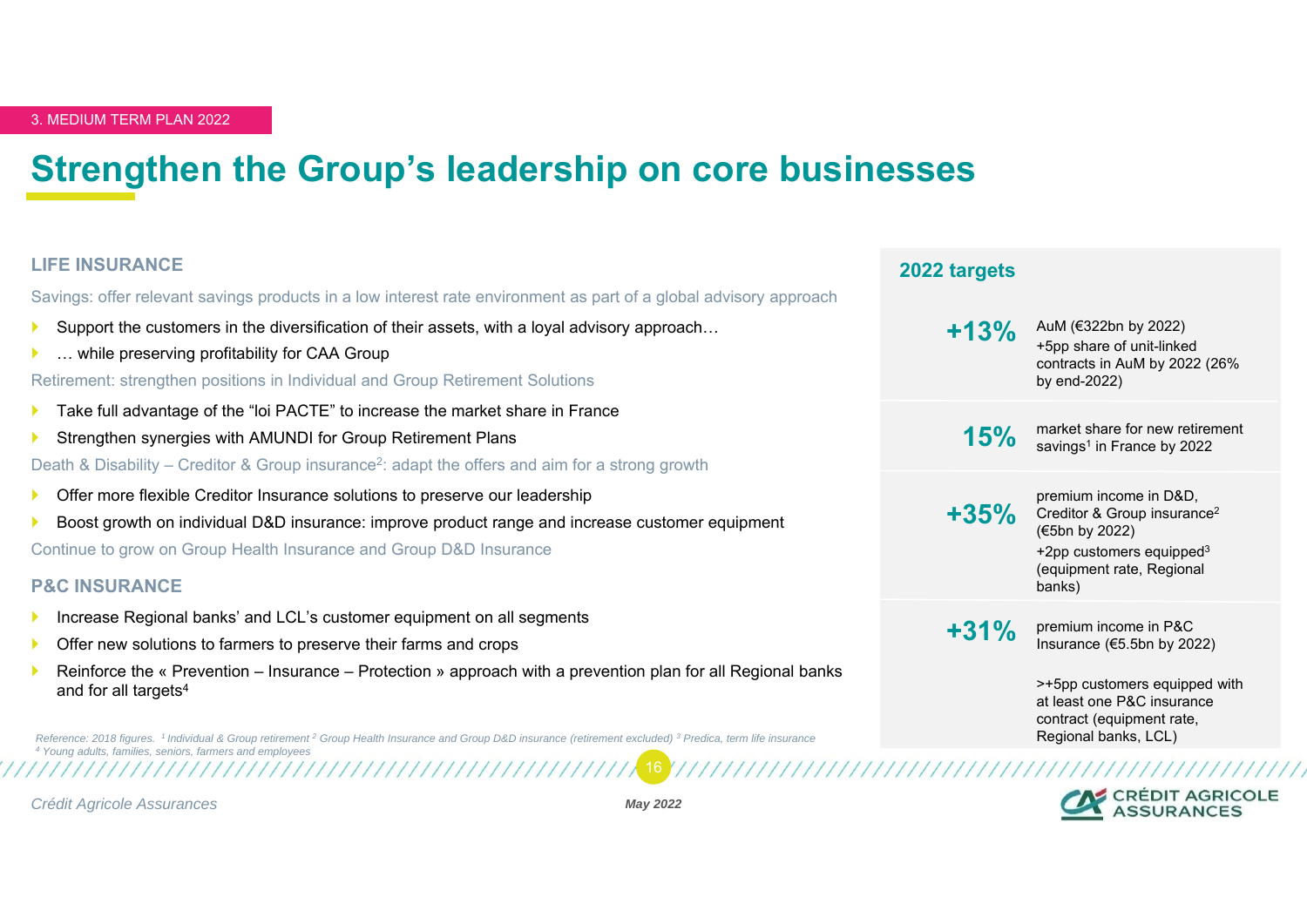## **Explore new growth opportunities**

#### **EXTEND THE OFFERING FOR HOUSEHOLDS**

- Þ In-home services: remote surveillance, extended offers for P&C individual risk management and support for key life events (comfort, accessibility)
- Þ Services for new mobilities: specific offerings for individuals and fleet management companies
- Þ E-health services for key life moments: health advisory, remote medical consultation, support for easier treatment process, for individual customers and companies' employees

#### **CREATE A COMPREHENSIVE BANCASSURANCE OFFERING FOR CORPORATES**

- Þ Deploy a complete offer for Group Health, Death & Disability and Retirement solution, structured for corporate customers' needs
- Þ Launch a P&C commercial lines insurance solution for corporates by end-2020

#### **INCREASE THE INTERNATIONAL BUSINESS: +20% PREMIUM INCOME FOR INTERNATIONAL ACTIVITY1 (€7.3BN IN 2022)**

- Þ Within the Group via synergies
	- •Increase the equipment of retail customers in Italy
	- •Develop P&C activity in Italy, Portugal and Poland
- Þ Beyond the Group via partnerships
	- •Via a *bancassurance* business model with partner banks in Italy, Portugal, and Japan

*1 International subsidiaries (excl. CALIE in France) and international activity of CACI; 2 Pacifica*

•Via private banks hubs and creditor insurance in Europe





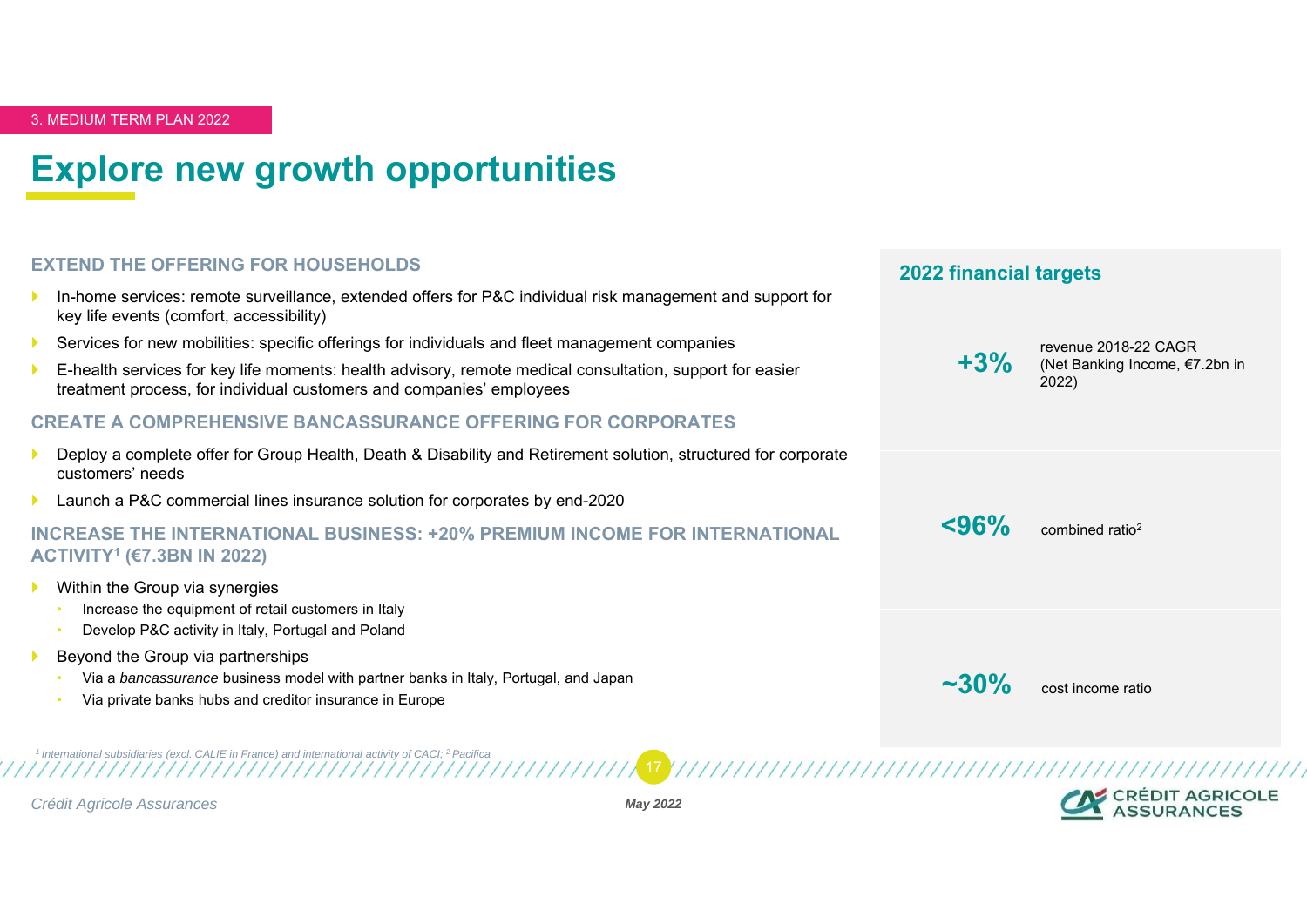#### **Constantly renewed organic growth potential**



+ long-term care <sup>(4)</sup> End 2020, annual contributions collected by CAA originated by CRCA and LCL <sup>(5)</sup> End 2020, scope: Prédica, outstandings <sup>(6)</sup> End 2020, Pacifica & La Médicale de France Property & Casualty business, *Argus de l'Assurance (7) Internal sources (8) Car, home, health, legal, all mobile phones or personal accident insurance \* Regional banks*(1) Market share of OPCVM in France at end December 2021<sup>(2)</sup> End 2021, Crédit Agricole S.A. study - France - market share loans to LCL and RB households (3) End 2020, scope: annual contributions for temporary insurance fo

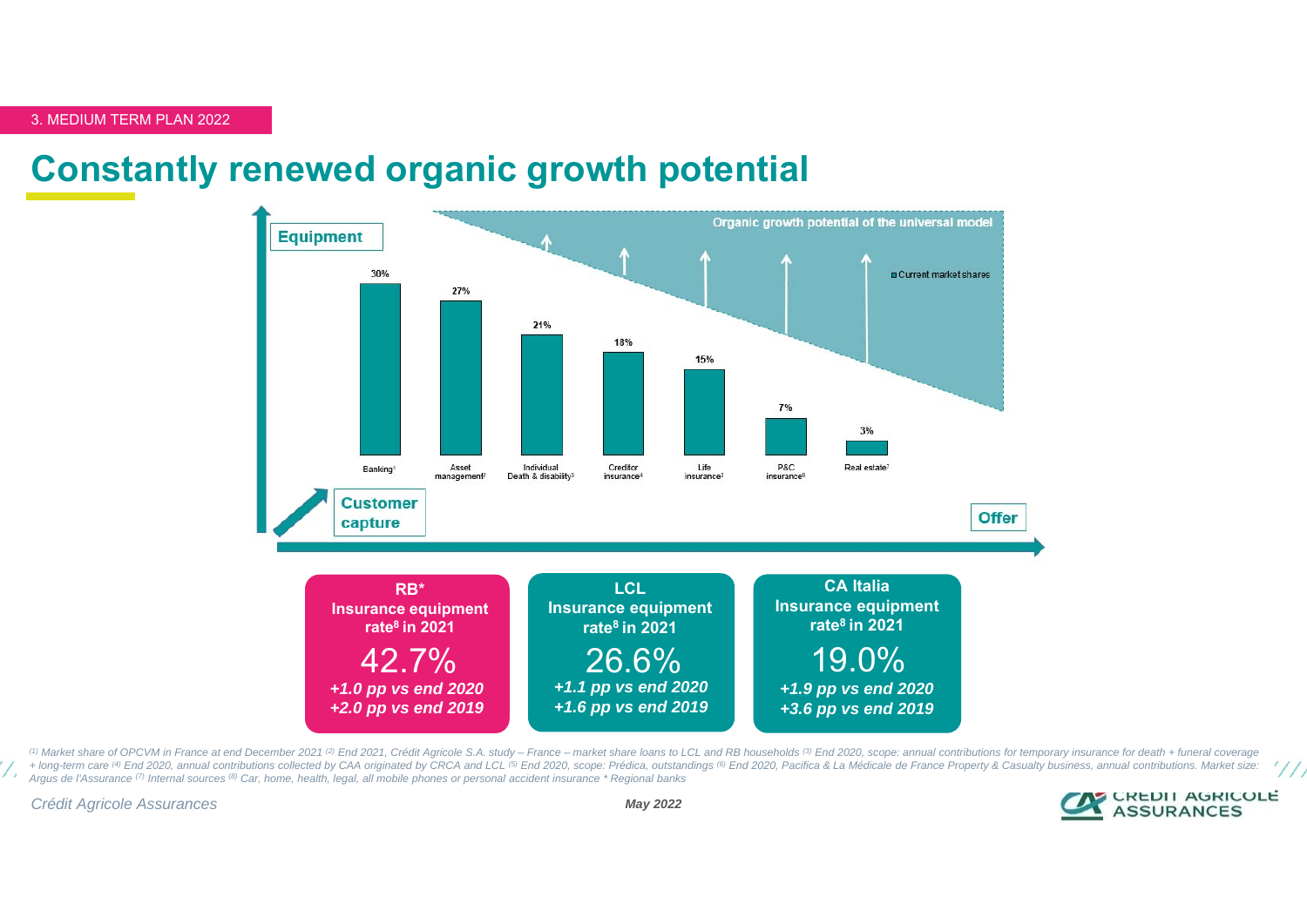

# **CHAPTER 4** SOLVENCY & CAPITAL MANAGEMENT

*Crédit Agricole Assurances May 2022*

19



,,,,,,,,,,,,,,,,,,,,,,,,,,,,,,,,,,,,,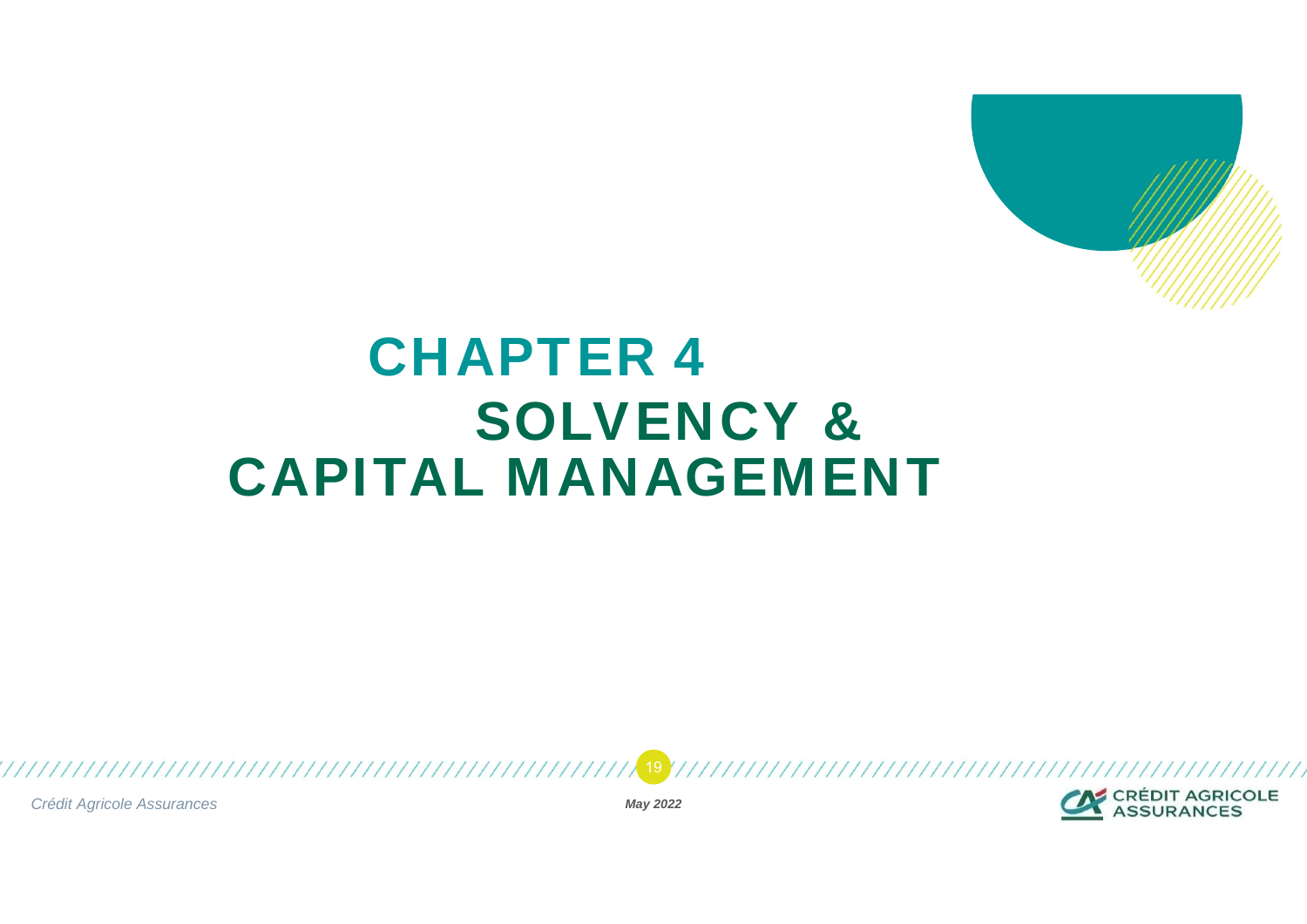### **A strong solvency ratio under Solvency II**



#### **Solvency ratio at a high level**

- $\blacktriangleright$ A steadily high Solvency II prudential ratio of 245% at 31 December 2021, showing the solidity and the resilience of Crédit Agricole Assurances
- $\blacktriangleright$  The increase in the ratio over the year 2021 is explained by the favourable evolution of economic conditions (notably rising interest rates and in the equity markets) which enhance the value of the portfolio.
- $\blacktriangleright$ Protection against an interest rate increase: policy of reserve constitution, high level of unrealised gains

*Crédit Agricole Assurances May 2022*

20

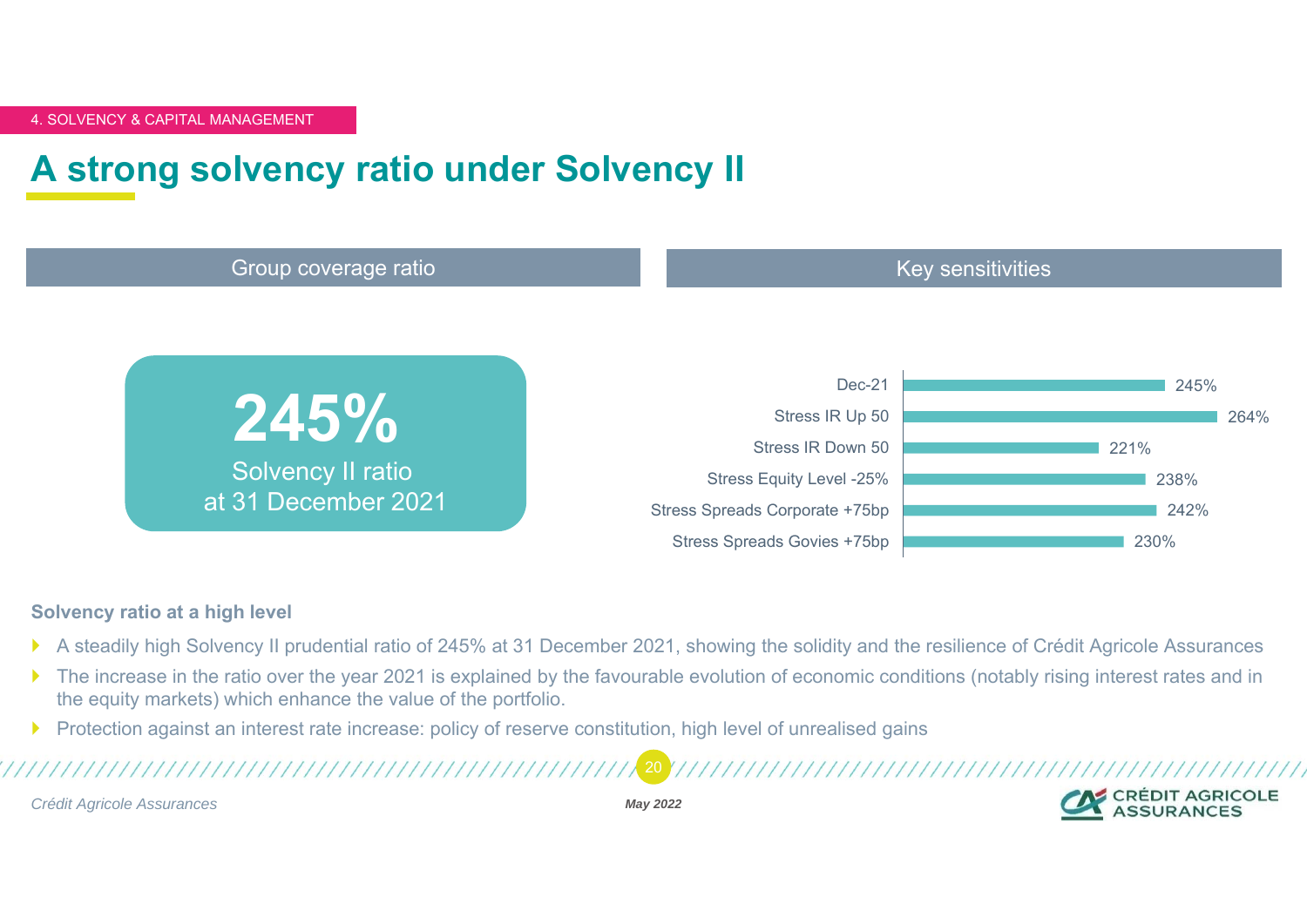### **CAA Solvency Capital Requirement (SCR) and Capital structure at end-2021**



- $\blacktriangleright$ No transitional measures applied
- $\blacktriangleright$ Inclusion of the eligible policyholder participation reserve (PPE) in surplus funds
- $\blacktriangleright$ Unrestricted and restricted T1 cover 208% of SCR ; Tier 2 cover 37% of the SCR

,,,,,,,,,,,,,,,,,,,,,,,,,,,,,,,,,,

Þ Group's subordinated debt valued at €7,423 million under Solvency II, of which €1,493 million held by Crédit Agricole Group

*1 Solvency Capital Requirements (SCR) breakdown presented before diversification and after loss absorbing capacity by technical provisions and including operational risk*

*Crédit Agricole Assurances May 2022*

21

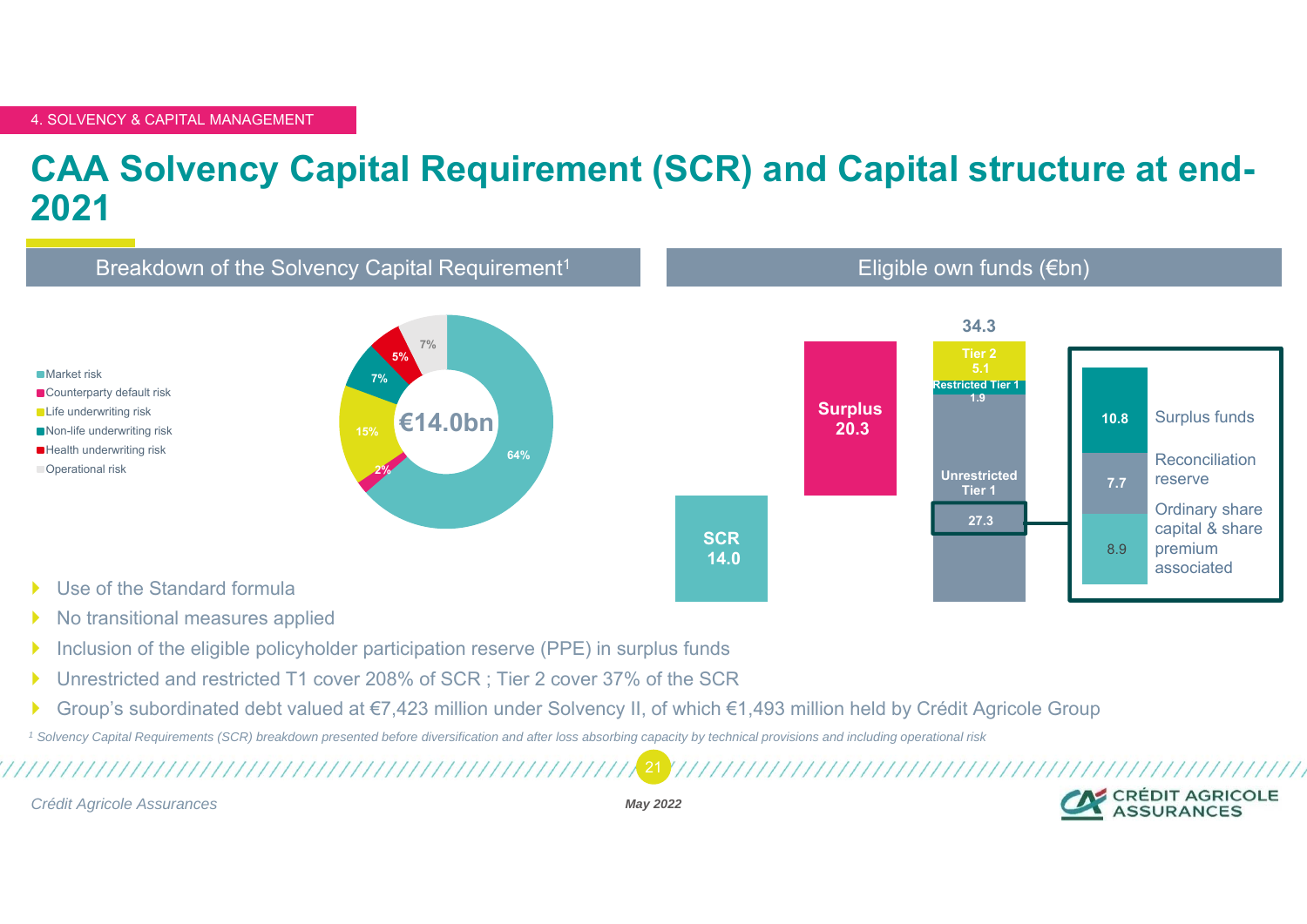#### **Maturities and call dates of subordinated debts 1**



1 Maturity date for bullet issues and first call date for callable issues; 2 of which €168m of 20NC10 debt and €14m of 10Y debt; 3 2025 corresponds to the end of the grandfathering clause for the PNC10 €107m debt. *NB : The indication of the first call date is not an indication of the issuer's intention to call or not to call the instruments*

*Crédit Agricole Assurances May 2022*

22

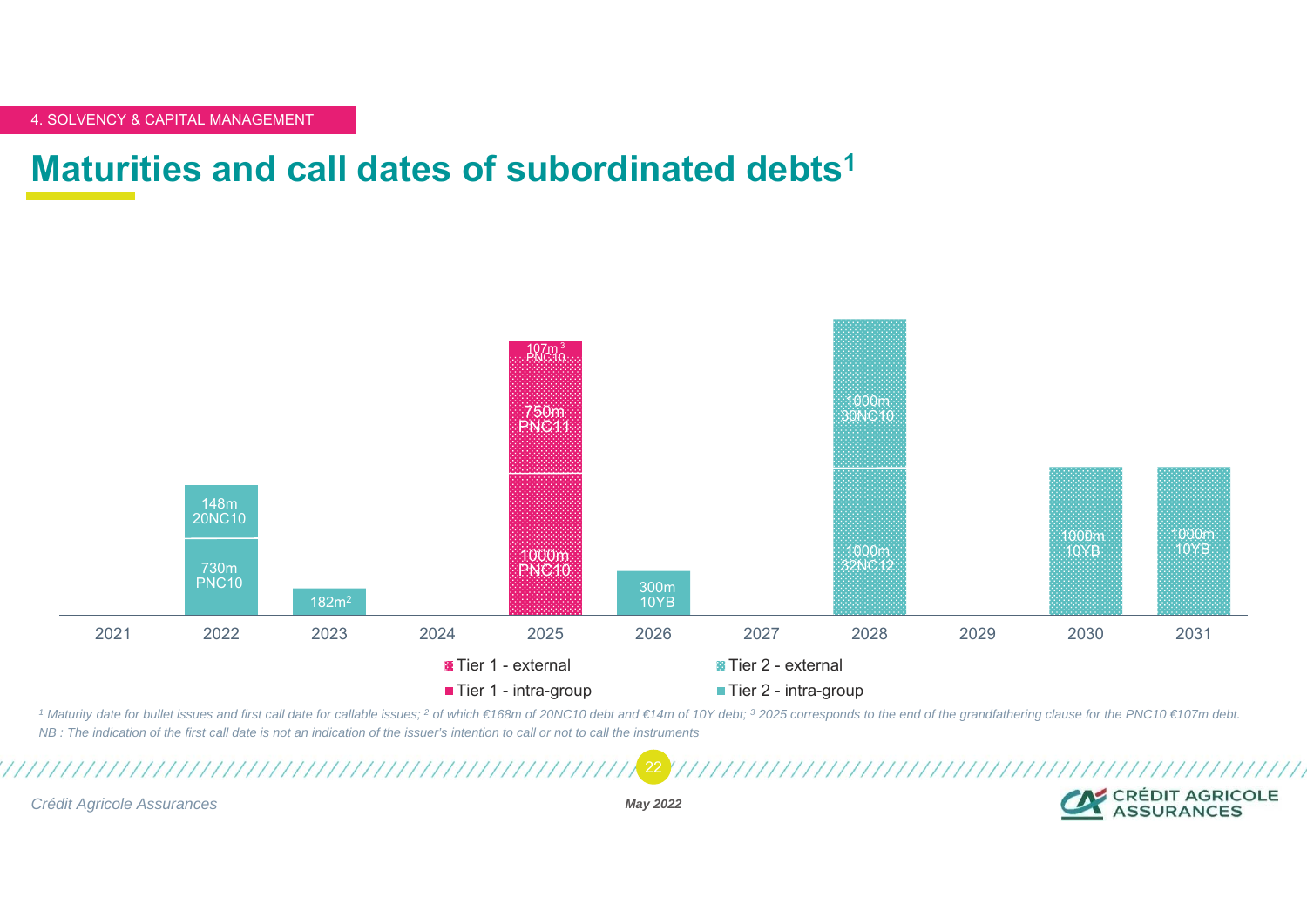

## **CHAPTER 5** DISCIPLINED RISK MANAGEMENT

*Crédit Agricole Assurances May 2022*

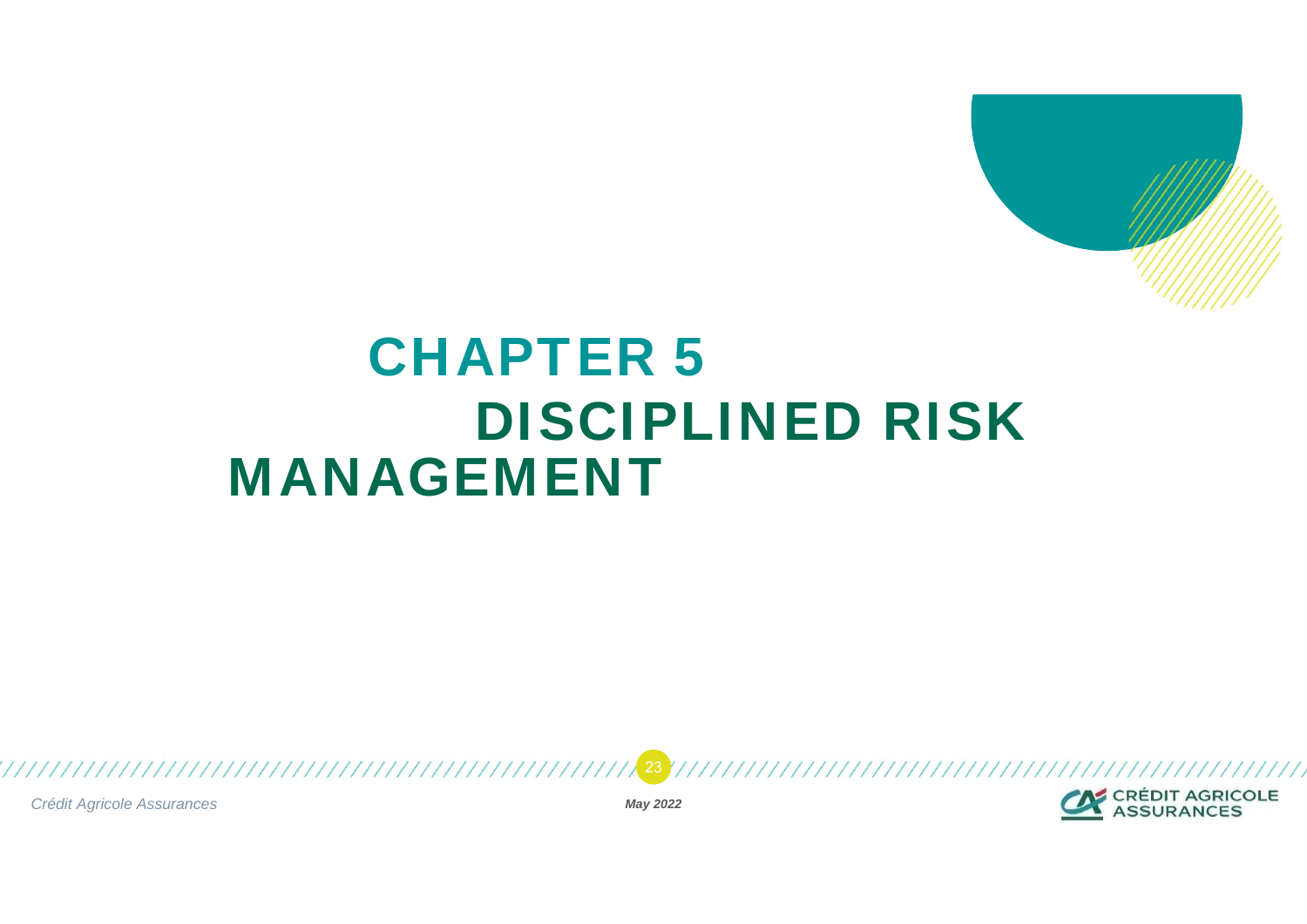#### **Low structural exposure of CAA to minimum guaranteed rates**





- One of the **lowest average guaranteed rate** of the market: **0.16%** at end-2021
- **No minimum guaranteed rate** (beyond one year) in life insurance **since 2000**

*1 Rate calculated with a new calculation method. That takes into account the contractual guarantees gross of fees, following the launch of new products since 2017 which applies negative guarantees for customers.*

- **Average investment portfolio return** of 2.26%\* in 2021, **materially above** the average guaranteed rate
- Ability to adjust the profit-sharing rate to reflect a decrease in the average investment return over time : 1.28%\*\*\* at end-2021*\* CAA scope \*\* Source: ACPR \*\*\* Predica scope*

*Crédit Agricole Assurances May 2022*

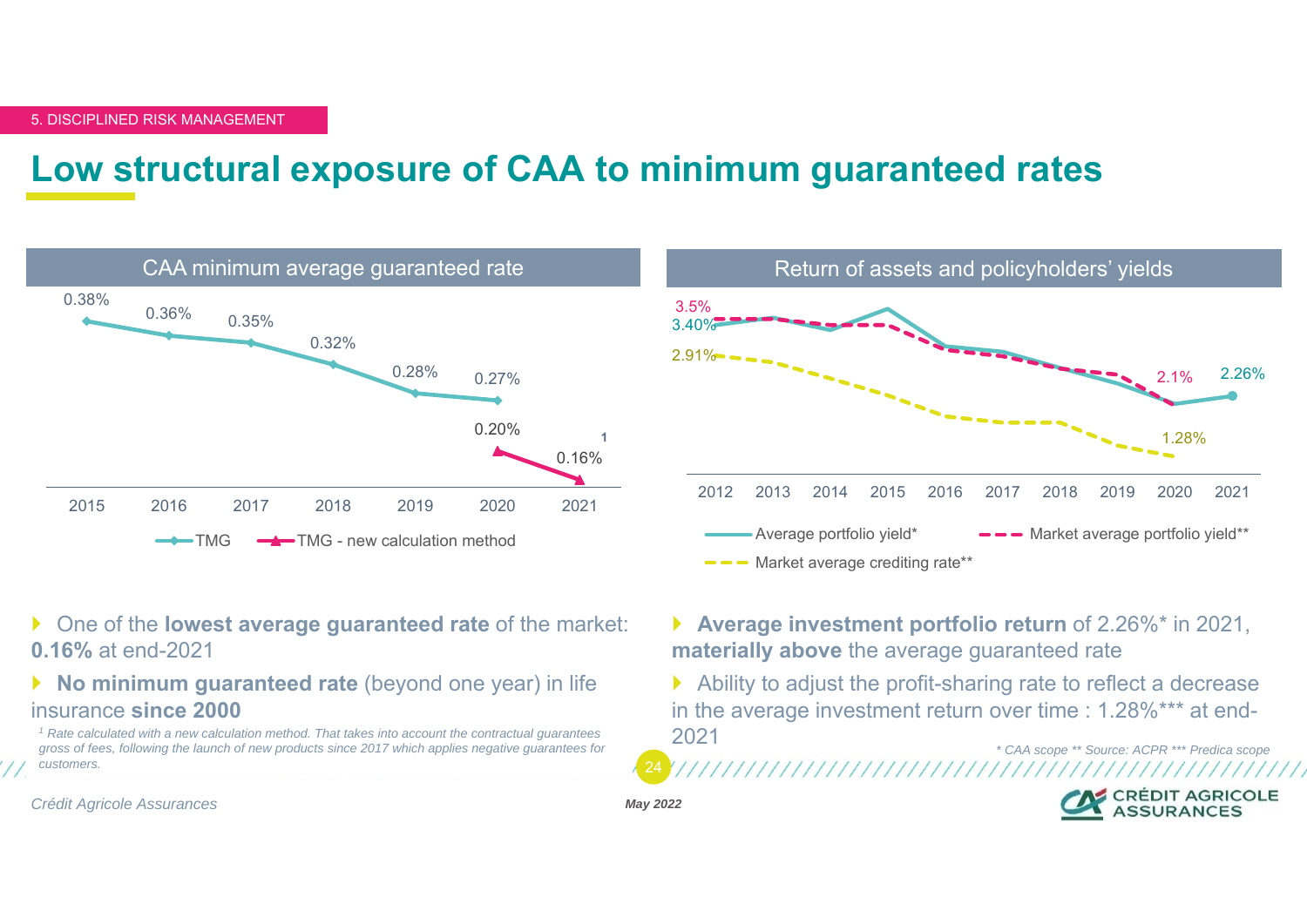### **Ability to adapt to the shift of the yield curve**



#### **Ability to increase the yield paid to policyholders in case of rate increases:**

- $\blacktriangleright$  Deliberate policy of reserves constitution via the policyholder participation reserve ("PPE") which reached €13.1bn at end 2021 (6.3% of Euro contracts in outstandings)
- **Part of the bond portfolio covered by CAPS**
- $\blacktriangleright$ **Strong customer loyalty (Surrender rate of 3.4% at end-**20212)
- **Dynamic management of the investment portfolio**
- $\blacktriangleright$  **Flexibility offered by a high level of unrealised gains**  (€29.8 bn at end-2021)
- $\blacktriangleright$  **Ability to regulate euro-denominated products' inflows and to assist the Group's clients in the diversification of their savings**
- $\blacktriangleright$  Ability to enhance the development of products less sensitive to the low interest rate environment such as protection, health, group insurance and creditor products

*Crédit Agricole Assurances May 2022*

25



1 *"Life France" Scope* 2 *Predica Scope*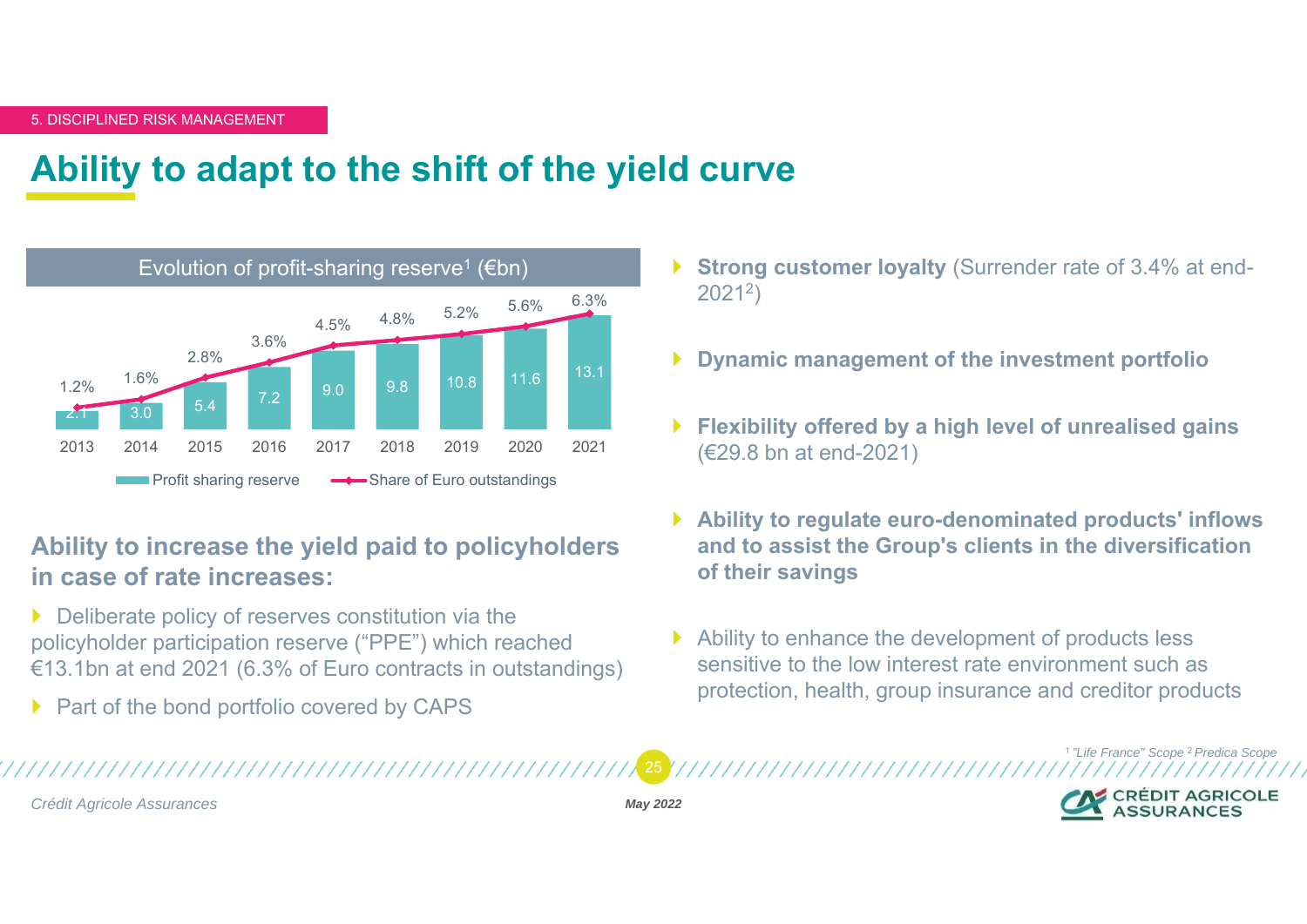### **A prudent and diversified assets allocation with strong focus on Economic, Social & Environment**



1 *Scope: life insurance companies of CAA;* <sup>2</sup> *Société civile immobilière: non-trading real estate investment company;* 

CRÉDIT AGRICOLE

*Crédit Agricole Assurances May 2022*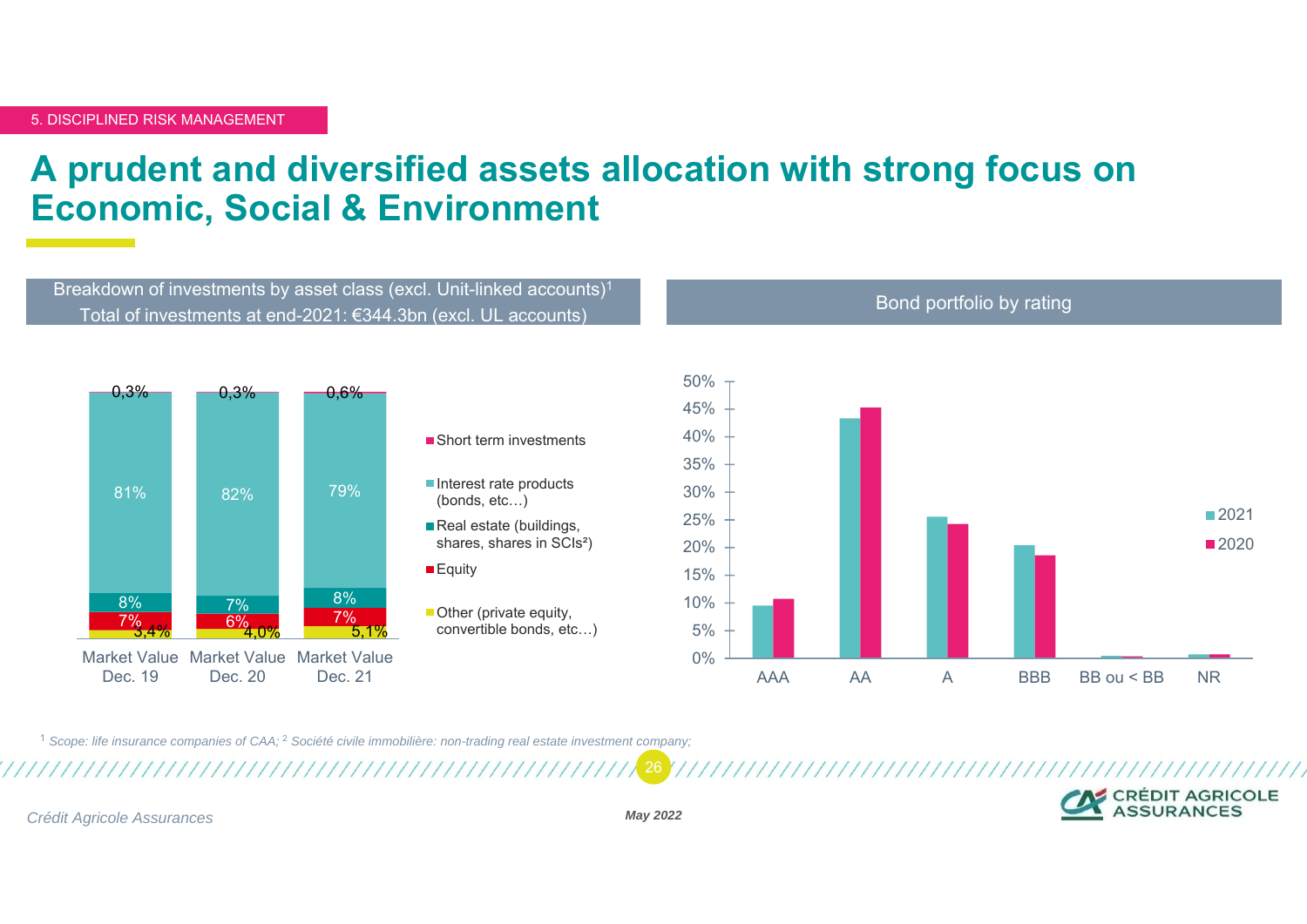## **A CSR strategy as a business driver**



**ACTING FOR THE CLIMATE AND THE TRANSITION TOWARDS ECONOMY LOW CARBON**

- • **#1 institutional investor in France in renewable energies**
- **Membership of the UN-convened Net-Zero Asset Owner Alliance (NZAOA)**
- **Financing of 8.5 GW of installed capacity in renewable energies, the equivalent of 3 millions of French house**
- **€7.3bn of green bonds investments**
- **No direct investment in a coal developer, and oil and gas sector that would develop new fossil fuel exploitation projects**



**STRENGTHEN SOCIAL COHESION AND INCLUSION** 

- **Launch of an entry-level 'EKO' car insurance offer**
- **€14 billion in assets invested in responsible-labelled units (SRI, Greenfin, Finansol labels)**
- **Investment in responsible projects allowing access to housing, food, health, digital, to the greatest number, in the territories**



,,,,,,,,,,,,,,,,,,,,,,,,,,,,,,,,,,

**SUCCEED WITH THE AGRICULTURAL AND AGRI-FOOD TRANSITION** 

- **#2 insurer of farmers in France**
- **Full range of climate insurance (hail, crop insurance, grassland insurance)**
- **Preventive actions (prevent climatic hazards, fires, etc.)**



*Crédit Agricole Assurances May 2022*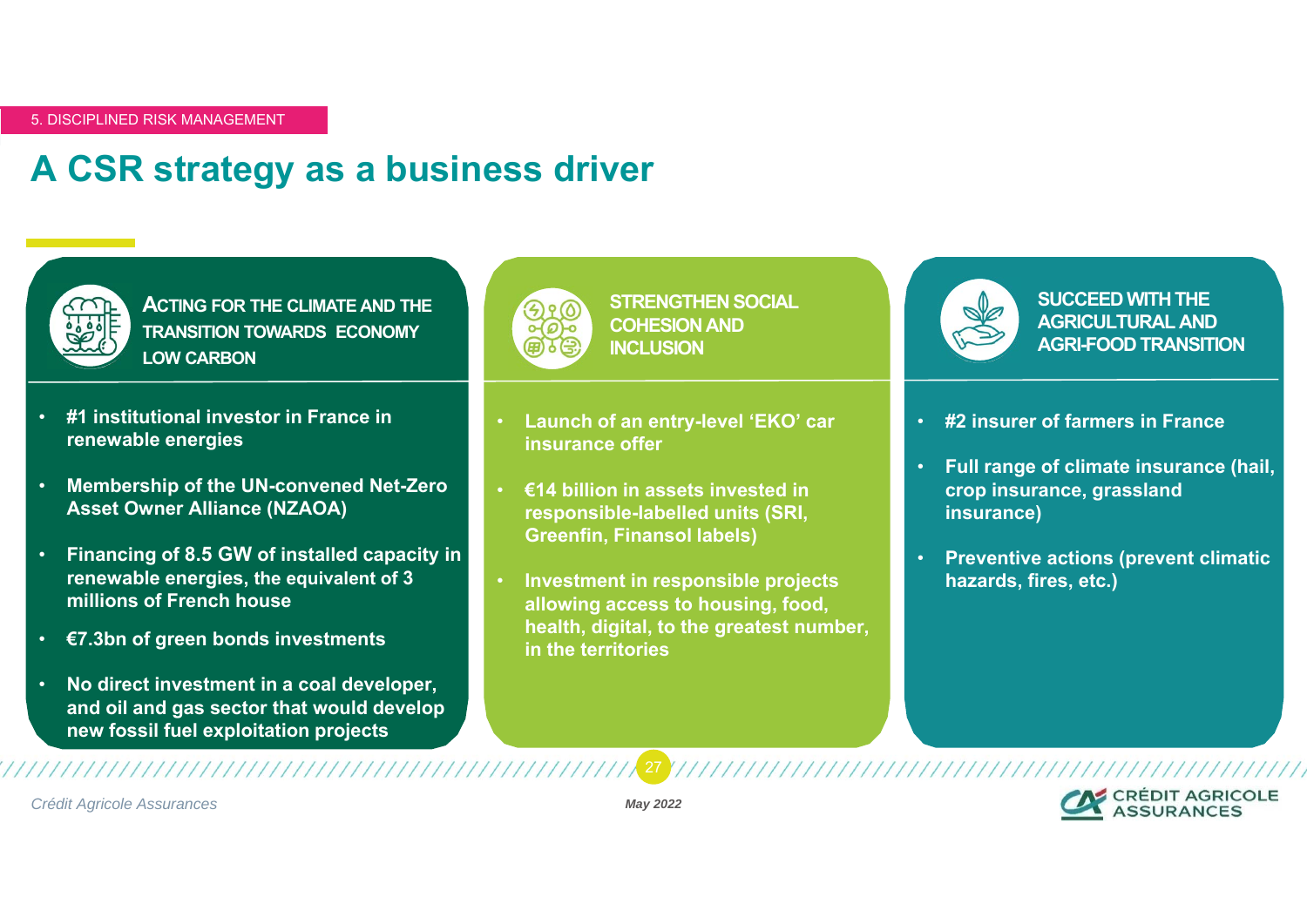### **Diversification of issuers and geographic areas**



*1 Scope: CAA Group AuM owned directly excluding Mudum Seguros and CA Assicurazioni as well as derivatives, repurchase agreements, intragroup loans.*

28 $^2$  Exposure to sovereign debt is presented as net of impairment, before hedging, and corresponds to an exposure before application of sharing mechanisms between insurer and policyholder specific to life insurance.

*Crédit Agricole Assurances May 2022*

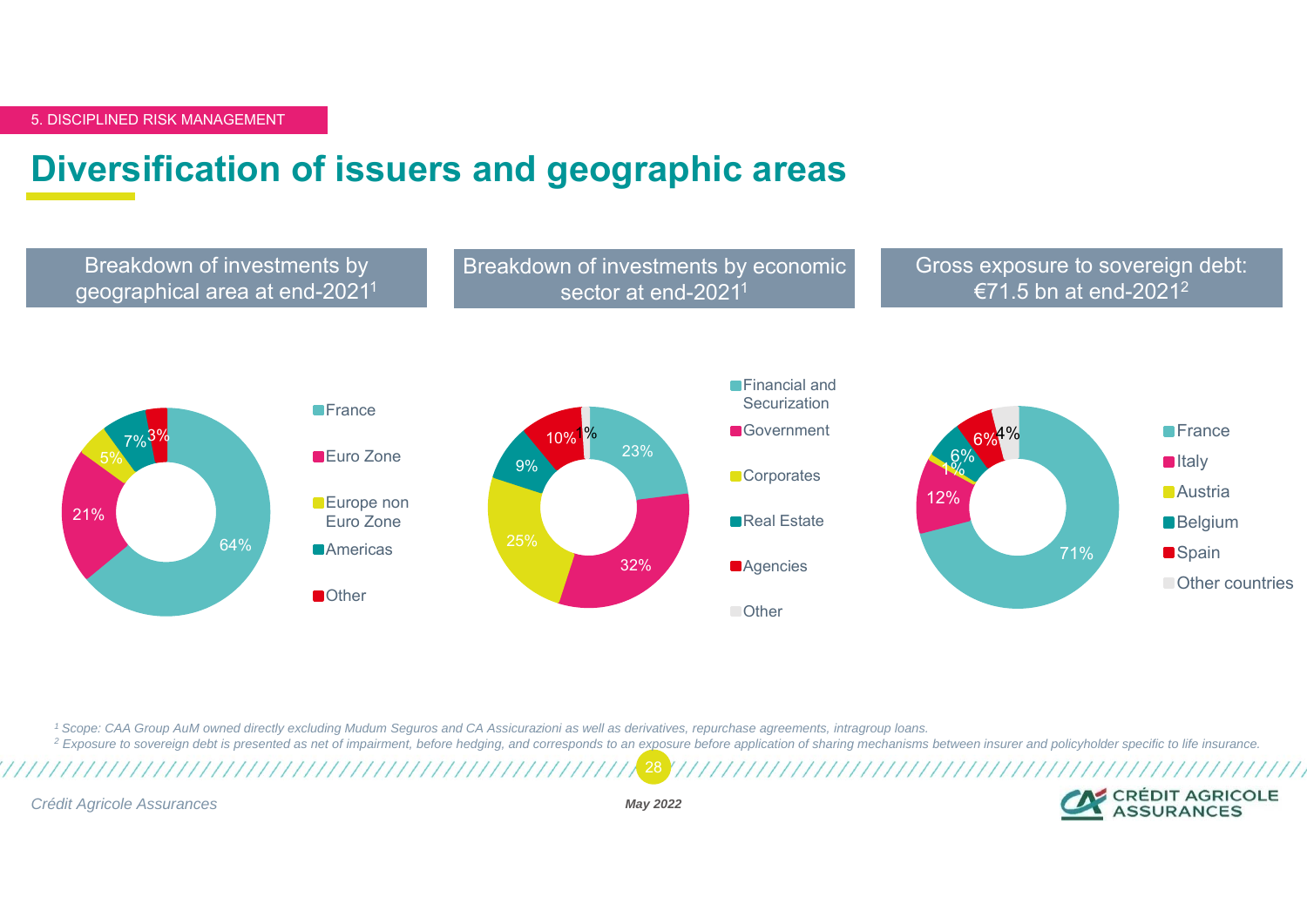

# **CHAPTER 6** APPENDICES



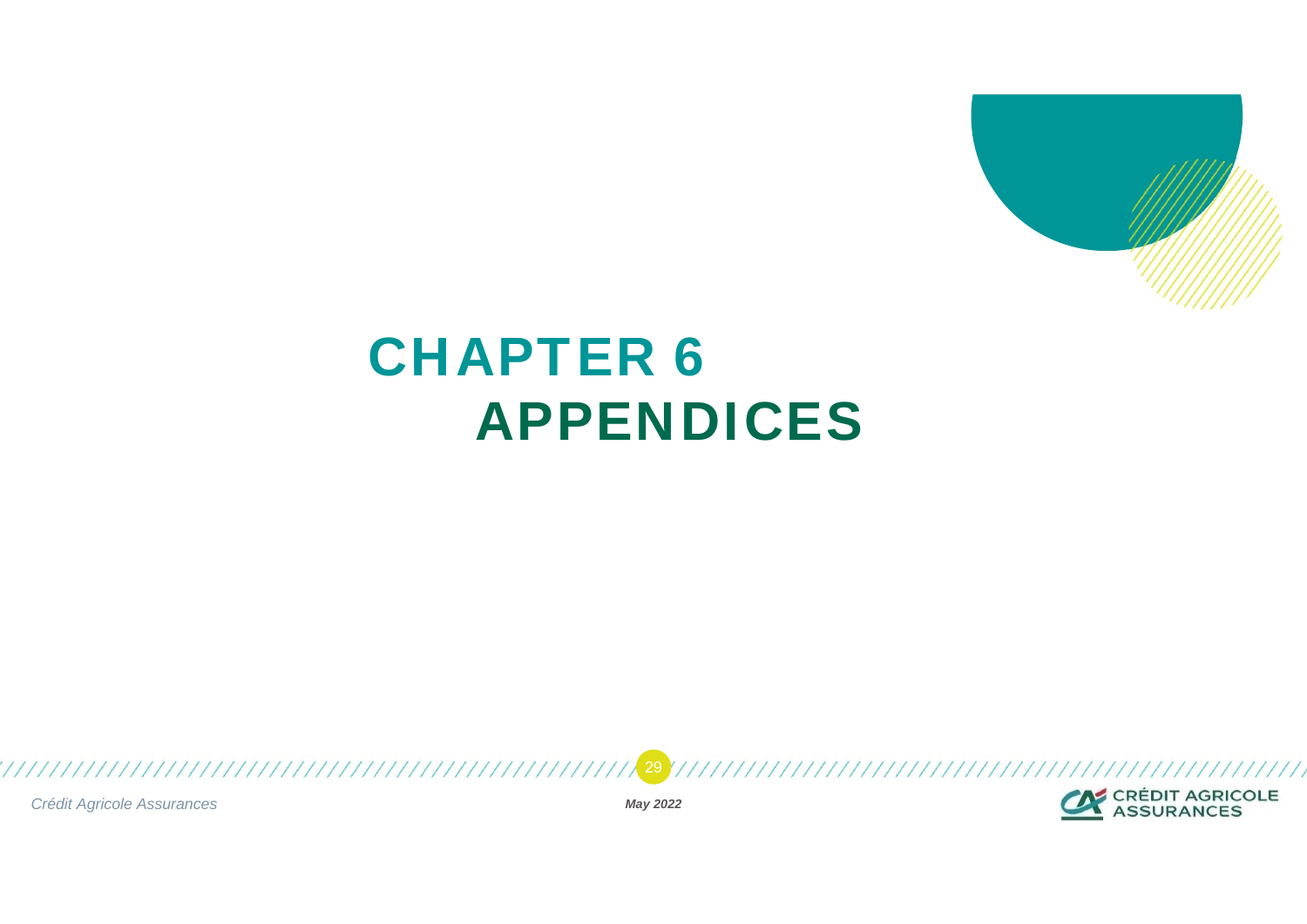#### 6. APPENDICES

#### **Group organization**

**Crédit Agricole Group includes Crédit Agricole S.A.,** 

all of the **Regional Banks** 

and**Local Banks** 

and their **subsidiaries.**



**FLOAT** 

29,3% INSTITUTIONAL INVESTORS

7.3%

INDIVIDUAL SHAREHOLDERS 5.1% EMPLOYEE SHARE OWNERSHIP PLANS

(ESOPS)  $2.8%^{(1)}$ 

**TREASURY SHARES HOLDING** 



LOCAL BANKS

**REGIONAL BANKS** 

jointly holding the majority<br>of Crédit Agricole S.A.'s share capital

through SAS Rue la Boétie<sup>(2)</sup>

 $25%$ 

39

100%

.<br>V

**Political link** 

#### OWNERSHIP STRUCTURE AT 31 DECEMBER 2021



(1) Treasury shares following the share buy back before cancellation in March 2022 (following which SAS La Boetie will hold 57% of Credit Agricole S.A. capital)

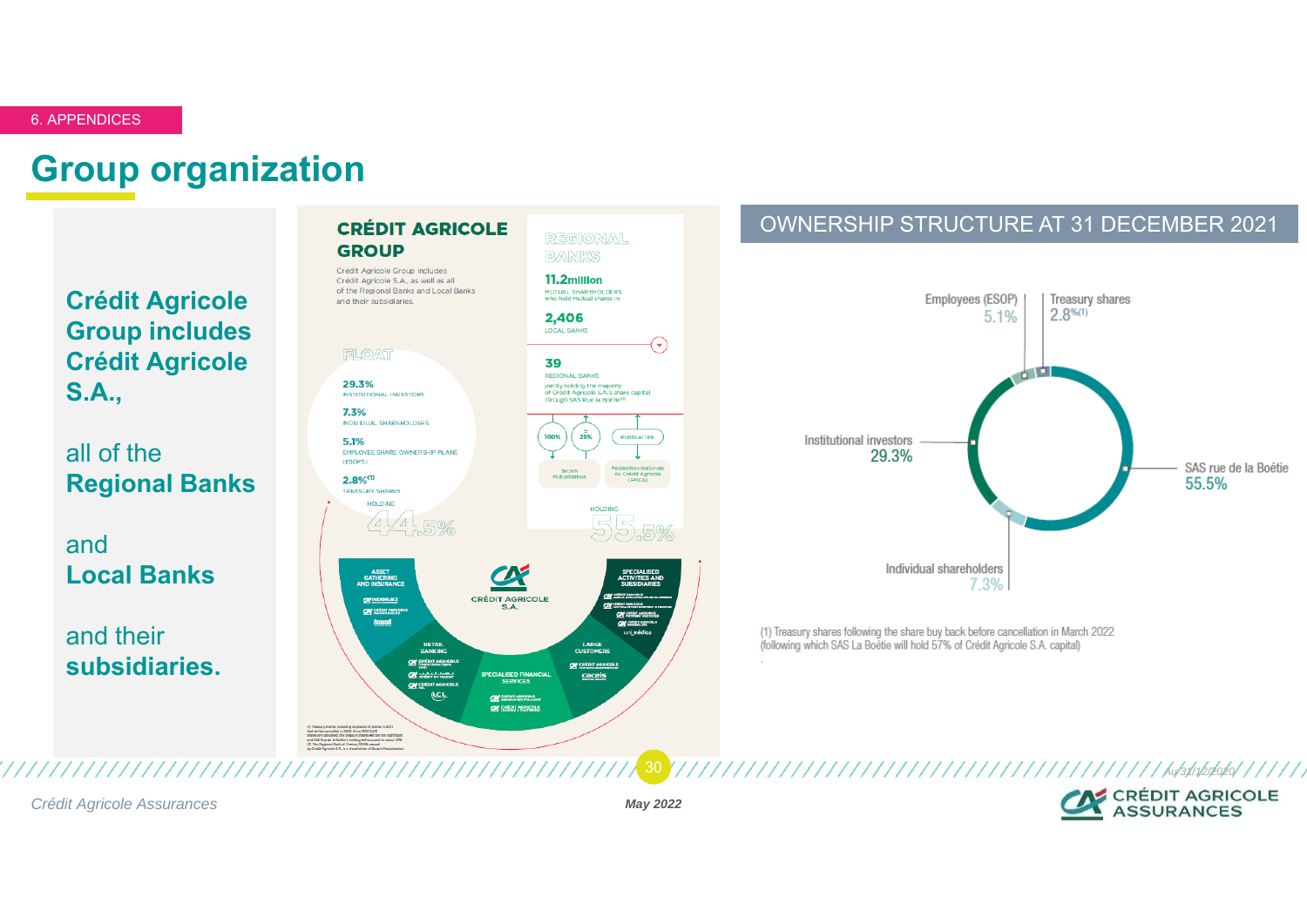6. APPENDICES

### **Group key figures**



## 53 million **CUSTOMERS**

#### $10<sup>th</sup>$

by balance sheet size(5)

#### **47 Countries**



# 9,500<br>branches

including 7,400 in France (Regional Banks and LCL)

(2) Internal source: ECO 31 December 2021.

(3) Source: L'Argus de l'Assurance 2021.

(4) Source: IPE "Top 500 Asset Managers" June 2021.

(5) Source: The Banker 2021.

*Crédit Agricole Assurances May 2022*

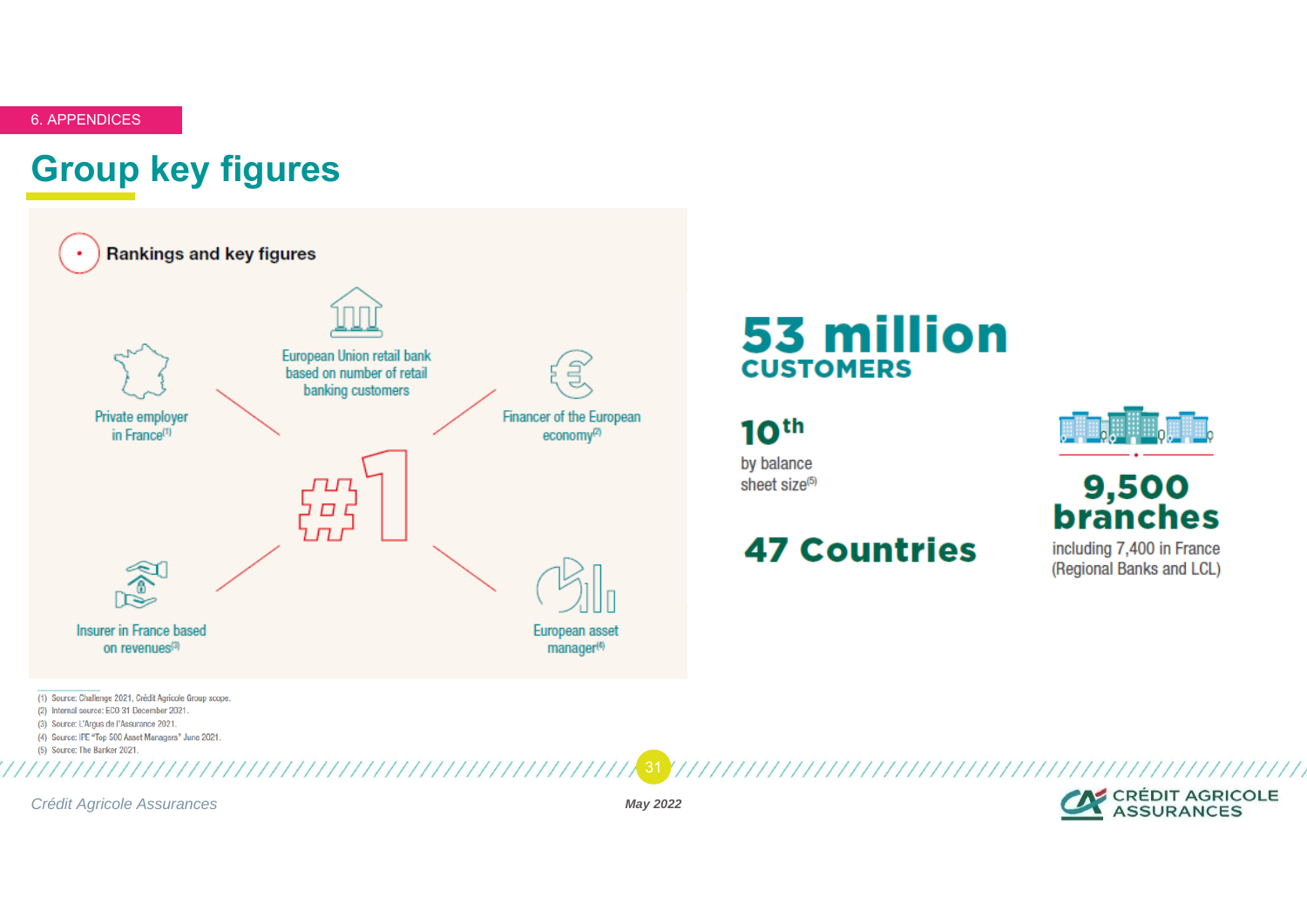6. APPENDICES

## **Company overview: Crédit Agricole Group insurance companies**



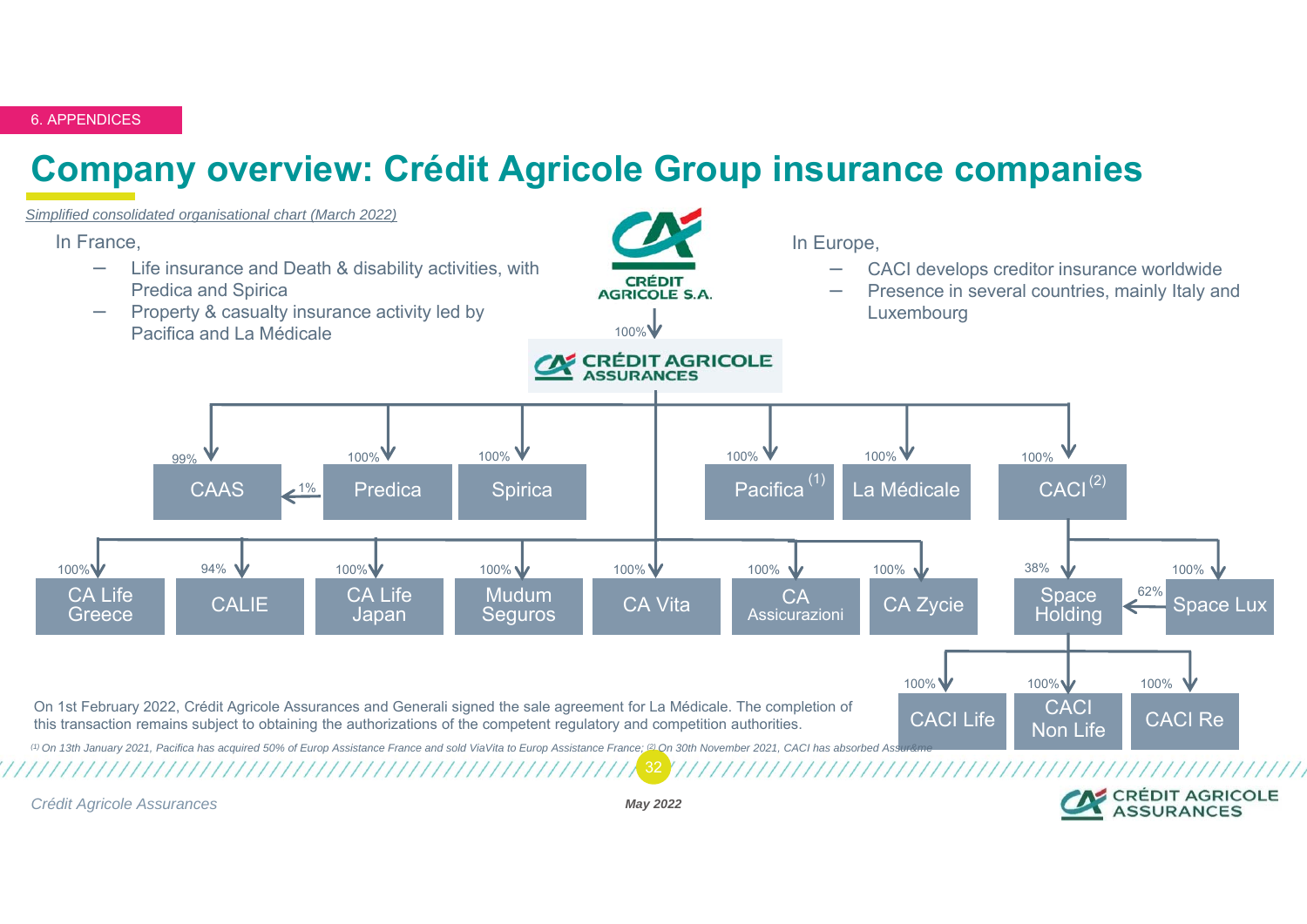

# **CHAPTER 7** CAA CONTACT LIST